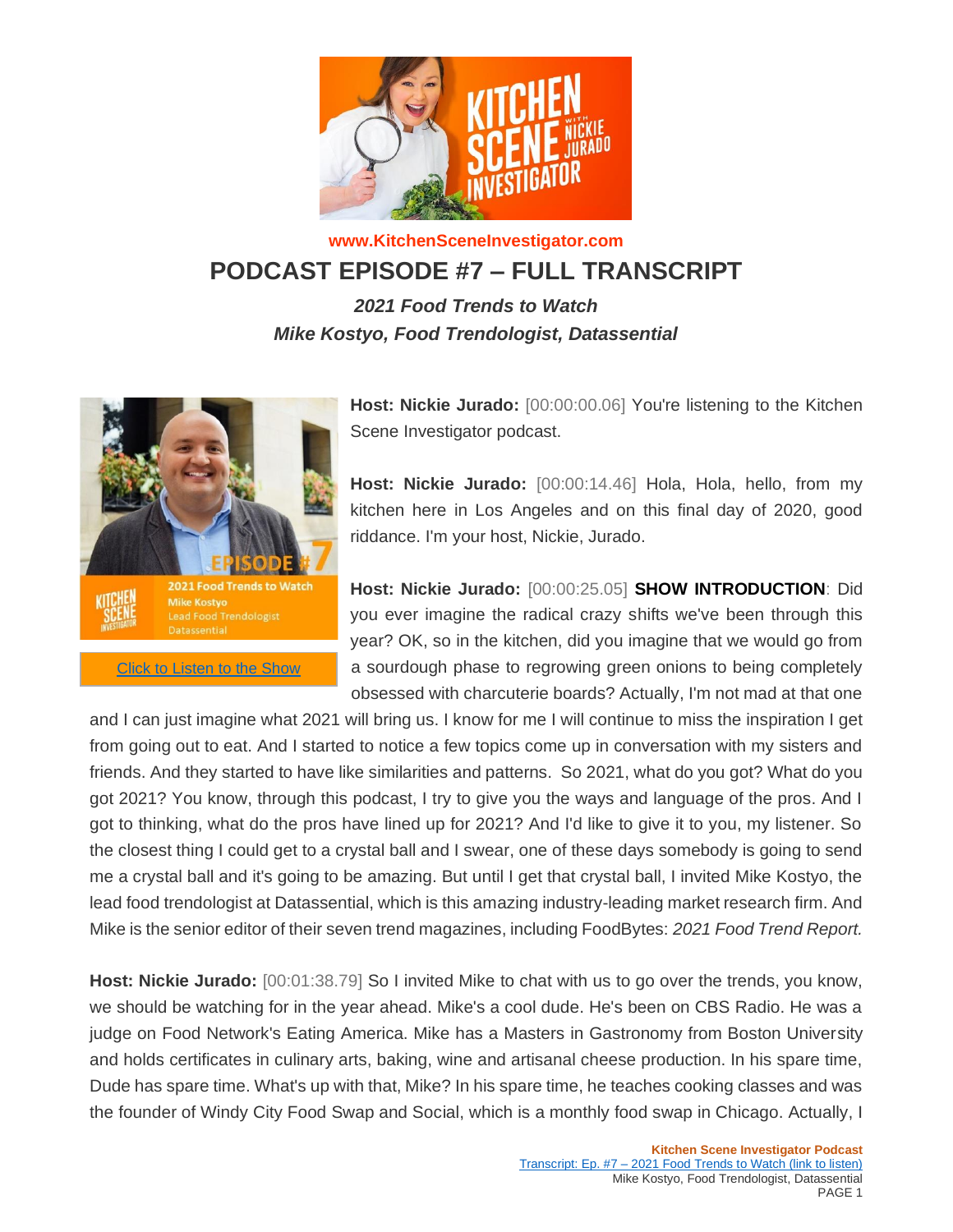think I kind of want Mike's job because I want to be first in line. I want to be the first to know. Right. Well, I'm hoping this show moves you up to the front of the line to know what to watch for in 2021. As always, we end the show with my favorite three questions to ask every guest. So I've asked Mike what he's drinking, what's making him happy, and his favorite gift to give a friend or colleague. So from sunny Los Angeles, Happy New Year. Stay safe and enjoy this chat with Mike Kostyo, lead food trendologist of Datassential as we talk about the trends in 2021 to watch. Enjoy.

**Host: Nickie Jurado:** [00:02:53.56] Hi, Mike, welcome to the show.

**Guest: Mike Kostyo:** [00:02:56.20] Thanks, Nickie, I'm glad to be here.

**Host: Nickie Jurado:** [00:02:57.97] I am so excited to talk about the FoodBytes: Food Trends 2021. I'm a total trend nerd. I love trends. I love to be the first in line and to know everything and then to share it with my audience. So thank you so much for making time during the holidays to chat about this amazing report. And speaking of report, Mike, you have a really cool job. Do you just sit around thinking and writing about food? Like **what exactly is a trendologist?**

**Guest: Mike Kostyo:** [00:03:39.52] Yeah, I get the question, what is the trendologist a lot. And it's certainly something that I never thought I would kind of fall into when I started at our company, which is a food industry market research company, it was just in kind of a communications capacity seven years ago. They knew they needed somebody to do communications. I had a communications background, and so that's how I started at Datassential. And then we've just grown in that time. And that is how the role has evolved into what we call the trendologist at Datassential. And basically, it just means that, one**, it's my job to stay on top of the early-stage trends. So, anything far out there, five, seven, ten years in the future. Uh, two, it's my job to translate those trends for our clients. So, you know, not just we're seeing something growing or we're seeing consumers really showing an interest in something, but what do you actually do with it?** What's the product that you're supposed to make or the dish that you're supposed to put on the menu?

[00:04:36] And then three, we actually produce a number of food trend reports over the course of the year. So, we actually have seven publications. They each cover a wide variety of things. We have one that's called International Concepts that just looks at international trends around the world and what's on their menu and what's trending in those markets. We have one called Dine Around that just looks at US cities and towns and the chefs in those towns and what they're doing. And so I oversee the team that produces those reports. In a normal year, it means a lot of travel. And I would get to go out and go to restaurants and see what's happening and go to clients and talk to them about the trends and get into rooms and really innovate together. I would do a lot of speaking engagements at various conferences, to kind of talk about the trends in the data we're seeing. This year, you know, it's been.

**Host: Nickie Jurado:** [00:05:29.14] It's a little different.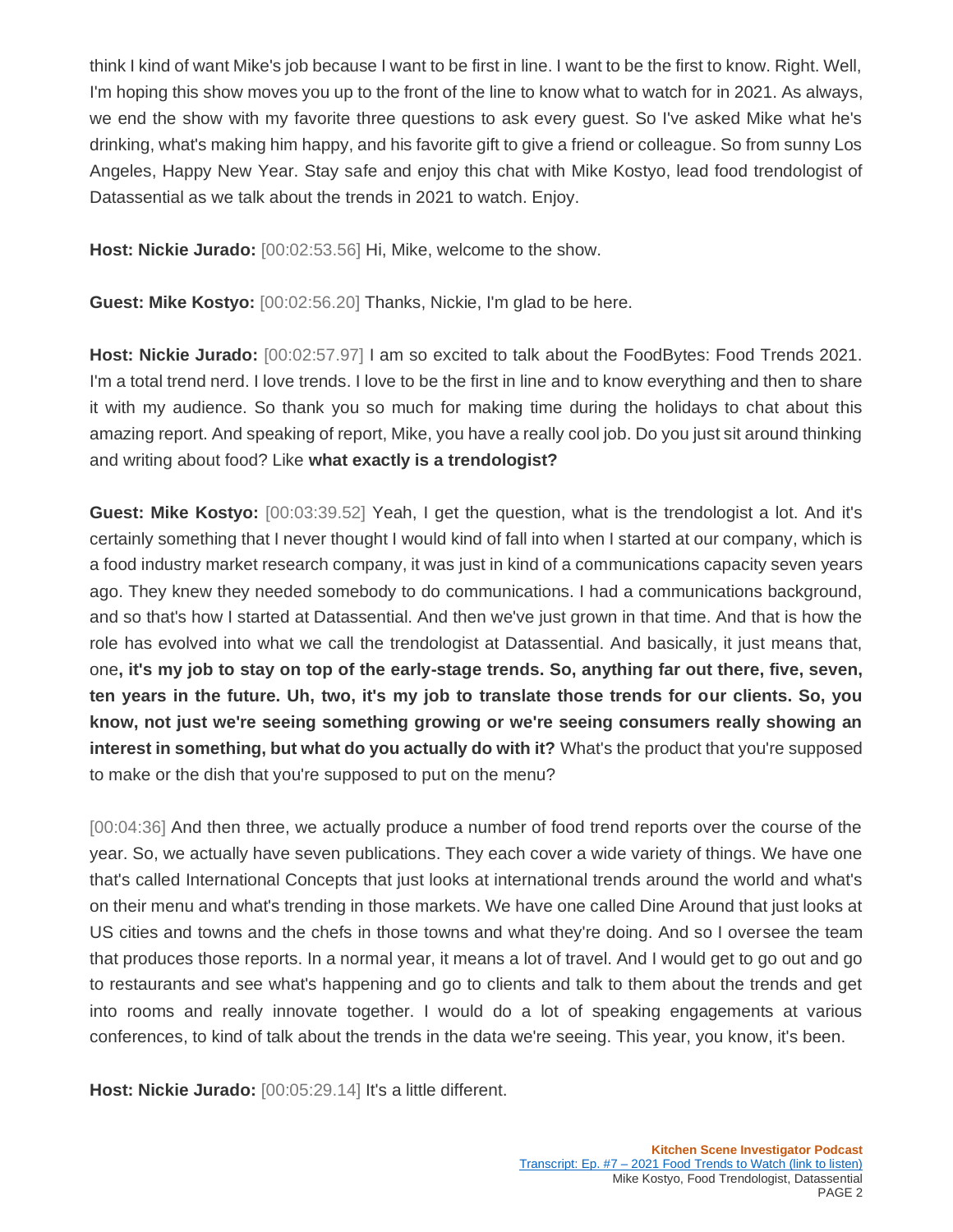**Guest: Mike Kostyo:** [00:05:31.42] Yeah, absolutely. Uh but we do, we still do it virtually. I still do a lot of virtual speaking engagements. We still do a lot of virtual innovation sessions.

**Host: Nickie Jurado:** [00:05:40.19] It sounds like you're managing a lot of information and that type of work is really, really specialized and it's not meant for everybody. **It's a very particular mind that can really flourish doing that kind of work.** Like were you always this way? Like, were you the translator in your family? Like, did you see big picture ideas and had that jeu ne se quoi to be able to like, translate? **Are you a translator?**

**Guest: Mike Kostyo:** [00:06:10.03] I hope they would say I'm a translator. I don't you know, growing up, I don't know if I would say that I was a translator so much as I would say I was incredibly curious. I loved reading. I loved just getting my hands on kind of any information that I could find. In high school. I was the editor of the school newspaper. I started a photo club just because it was nice to be able to go out in the community and take photos of people and meet them and interview them. And then **during my undergraduate degree, I studied magazine journalism. So that was the way to really kind of know people, interview people, kind of find out about facets of our society in a more in-depth way**. So I guess that was kind of **the genesis of all of this, is just that extreme curiosity** now over the years, I think. Yeah, kind of that curation and the idea of translating it has become more a part of my toolbar.

**Host: Nickie Jurado:** [00:07:06.46] I think that journalism is such um such a priceless tool because curiosity is one thing. But to be able to distill context and point of view is what gives value to this big old box of data. Right.

**Guest: Mike Kostyo:** [00:07:23.95] I could not agree more. Yeah. And I mean, if anything, we have more data than ever these days. You know, we all walk around with a tiny computer in our pockets that is constantly churning out data that we can use. You know, every brand that we work with, every restaurant operator that we work with has insane amounts of data that they have to crunch. And so it's harder than ever in some ways just because there's so much information out there that we're trying to translate and and make sense of.

**Host: Nickie Jurado:** [00:07:53.01] And speaking of making sense of of this information, in doing research for this show, I feel like your point of view is gastronomy more than just culinary?

**Guest: Mike Kostyo:** [00:08:04.95] Yes, absolutely.

**Host: Nickie Jurado:** [00:08:06.36] **Can you help the audience understand the difference between gastronomy and culinary?** Because I feel like in the retail space, it kind of means the same thing, but it doesn't.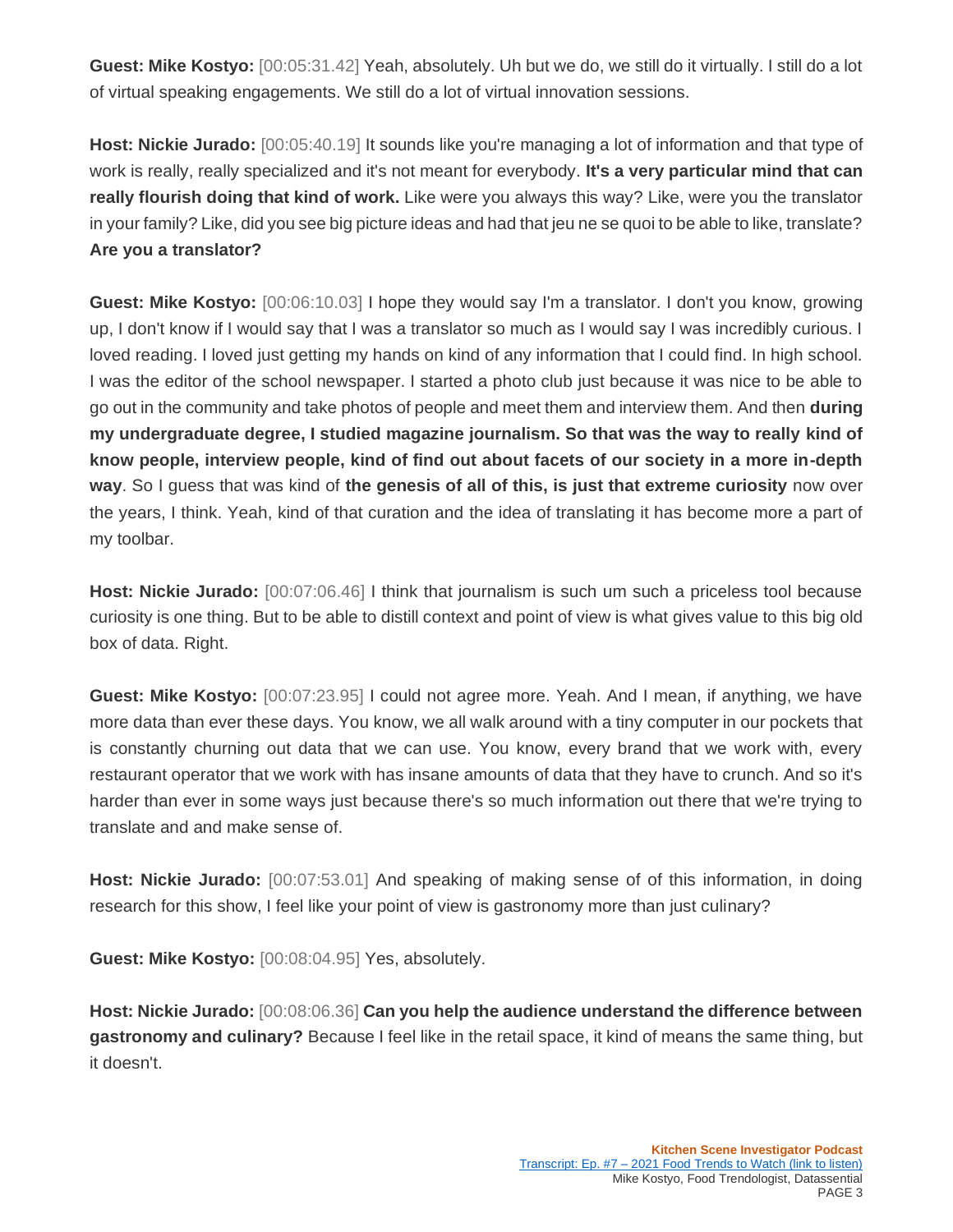**Guest: Mike Kostyo:** [00:08:16.59] Absolutely. That's that's a great point. Yeah. I think you hear the word gastronomy and maybe you think the gastronomy of a country. So, you think French cuisine or Indian cuisine and you kind of do tend to think that it's just the dishes and ingredients within that cuisine, but **it is actually the intersection of both that. So the intersection of food and our culture as a whole.** So that's really what gastronomy encompasses. And the reason that I got into gastronomy is because **I attended Boston University's gastronomy program** so...

**Host: Nickie Jurado:** [00:08:50.16] Go B U.

**Guest: Mike Kostyo:** [00:08:51.15] Yes, it was an incredible, incredible experience. **It is a program that was started by Jacques Pepin and Julia Child for anybody that wants to research food from that perspective. So not necessarily you want to be a chef in the future,** but you want to study it from an anthropological perspective or a business perspective. And I had actually worked in politics right after my undergraduate degree and then kind of had enough of that decided, you know, I was going to change careers. And food had really been my passion for a number of years. So I ended up going into this program. I thought I was going to combine the two. I thought I was going to go work for the USDA and I was going to do the food policy track at BU. Instead, the head of the program at that time was the food anthropologist. And so it was a lot more looking at, you know, why we make the food choices that we do and, you know, the food cultures and histories, you know, that kind of inspire us, I guess I would say, in our food choices. And so that's kind of how I evolved in the program. I did get my culinary degree. They do have the option that you can get your culinary.

**Host: Nickie Jurado:** [00:10:02.16] Oh, you did?

**Guest: Mike Kostyo:** [00:10:03.06] Baking degree. Yes, I did end up doing that as well.

**Host: Nickie Jurado:** [00:10:06.33] Did you do savory and pastry?

**Guest: Mike Kostyo:** [00:10:08.73] I did, yes. So I did the culinary program, the one year. And then I did the pastry program the next year. And then I actually ended up doing they have a cheese production artists production program.

**Host: Nickie Jurado:** [00:10:20.77] Sign me up right now.

**Guest: Mike Kostyo:** [00:10:22.08] It was incredible. That was maybe my favorite.

**Host: Nickie Jurado:** [00:10:25.20] Oh, my God.

**Guest: Mike Kostyo:** [00:10:26.88] And I started the wine program. I thought I was going to get my Sommelier certificate, but it's so much memorization. And so I kind of just figured, you know, I'm going to enjoy wine and maybe not so much memorized all the lines in the world.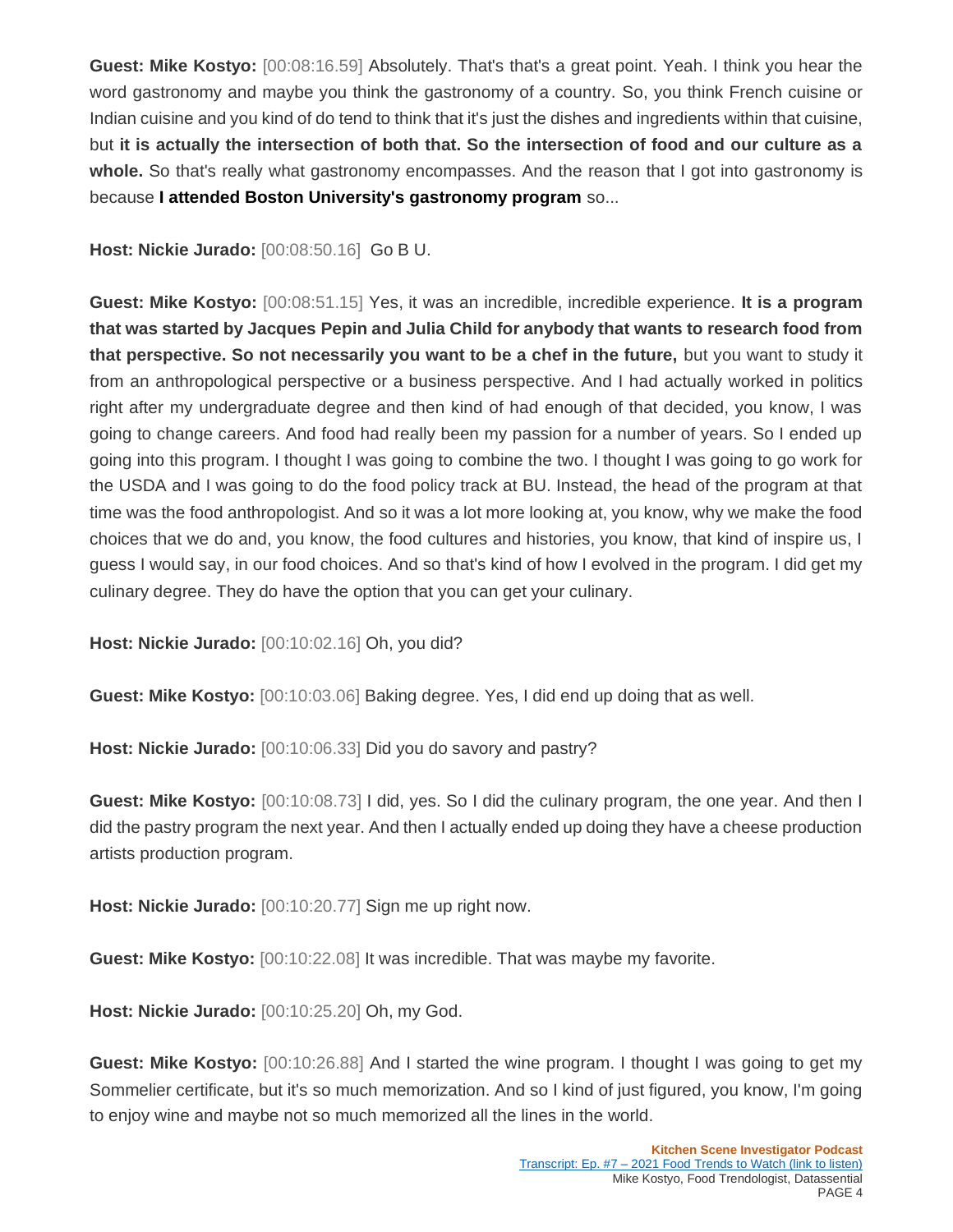**Host: Nickie Jurado:** [00:10:41.19] Well, I feel like you have all of this information and you have a fantastic point of view and you have legit street cred going through going through the culinary program and pivoting to what Datassential Datassential presents in this in this **FoodBytes trends 2021**. I'm wondering if we could just **chat real quickly about how it all comes together**, because you seem to know how to put stuff together.

**Guest: Mike Kostyo:** [00:11:11.20] I think I do.

**Host: Nickie Jurado:** [00:11:12.57] **How does it work? Like, do you have like a database of all of these menus? I mean, do you have, like, secret shoppers? How exactly does it all come together?**

**Guest: Mike Kostyo:** [00:11:22.26] Sure, absolutely. So the way that FoodBytes comes together every year. And FoodBytes is one of those trend publications that we produce. It's our free publication, so absolutely anybody can get it whether you're in the industry or you're not in the industry. **The way that FoodBytes comes together every year is we actually poll the company**. So we will ask absolutely anybody and everybody at the company, what have you been seeing? What have you been researching? You know, just from your perspective, whatever that perspective happens to be, you know, we have people at the company who kind of do a job like I do and work on the **Trends and Visions team**. And then we have **the data crunchers** and they're just, you know, maybe they came from a different industry that wasn't necessarily food, but they just know numbers really well and so they came to Datassential. But everybody has a say in it because, you know, everybody just has that perspective that we really appreciate. And then we have a team at the company it's called the Trends and Visions Team and we **get together and we distill all that down**. So we it's usually a four or five-hour discussion that happens over multiple days where we look at absolutely everything.

**Host: Nickie Jurado:** [00:12:30.21] **So what what exactly are you looking at? Are you looking at menus? Are you looking at sales report? Are you looking at chatter? Do you use artificial intelligence? Like what are the pieces like the big pieces that you look at?**

**Guest: Mike Kostyo:** [00:12:43.47] Yeah, pretty much all the above. **Menu intelligence is the most important for us. So we have a database called Menu Trends**. We update it once a year so we can see what's happening on the American menu, we can see this ingredient is growing, this ingredient is dropping. We actually have a machine learning engine, artificial intelligence engine called Haiku that is based in that program. So it can actually take all of that data and then spit out almost like a crystal ball what it thinks is going to be on the menu in the next four years.

**Host: Nickie Jurado:** [00:13:16.59] Oh, wow.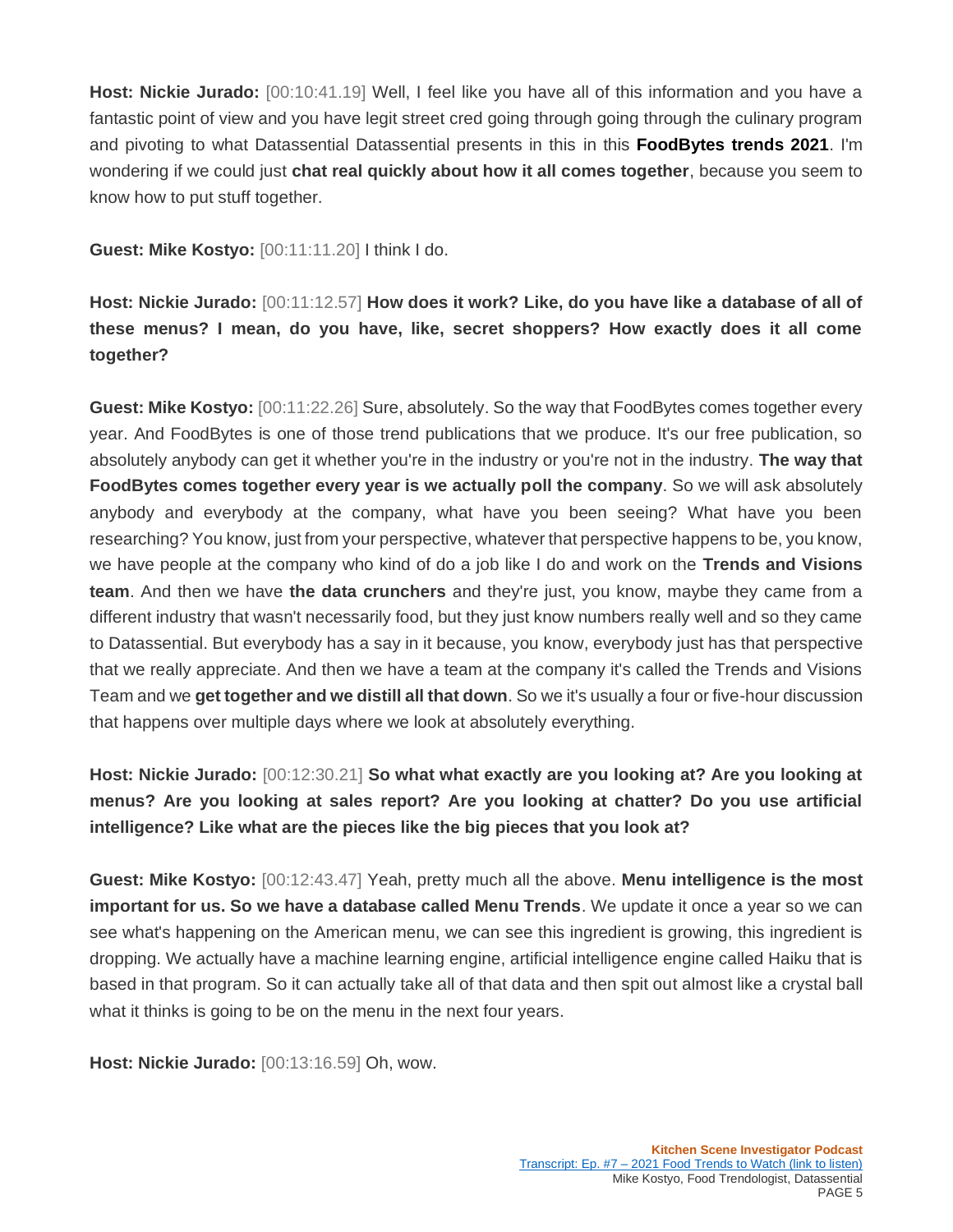**Guest: Mike Kostyo:** [00:13:17.25] Yeah. So so you kind of all of the above we do over the course of the year, you know, focus groups and surveys, both consumer surveys and operator or chef surveys. We do, but it is based on the data. So we are a data-centric company where Datassential. So I think, you know, **a lot of times what you'll see from some other reports is it tends to be very anecdotal**. You know, I ate this last week and I think it tasted really good. So I think it's going to be on the menu everywhere. Whereas for us, maybe that could be the starting point. Maybe we ate someplace and then we felt like it was delicious or we felt like we were seeing it a lot. But then we'll dive into the data and see if it actually is backed up by the data.

**Host: Nickie Jurado:** [00:13:57.18] So when you're diving into the data, are there different levels of how you analyze, like **does it trend have a life span**?

**Guest: Mike Kostyo:** [00:14:06.12] Absolutely. **A trend has a life span. We track a trend's life span through what we call the menu adoption cycle,** which for the longest time only took into account menus, because when the company started, we would survey consumers and they would say, you know, we trust the chef to introduce it, to introduce us to a trend first before we'll go to the supermarket and buy a new ingredient. We want them to kind of translate this trend for us. Now, that's changing a bit. You know, people have gotten a lot savvier. They're really willing to try new trends earlier. So now it takes into account both retail trends and menu trends. But that **menu adoption cycle, it's a fourstage cycle trend start in what we call the** *inception stage* **of the menu adoption cycle. It tends to be those fine dining operators. It tends to be those chefs that you're going for that prefix meal where you're trusting the chef to really introduce you to something new.**

**Guest: Mike Kostyo:** [00:15:01.14] That's the type of chef who will work with one of those really earlystage trends. From there trends move through the *adoption stage*, which tends to be, you know, if their chef opens up, you know, maybe a more casual space in the neighborhood that's, you know, a little bit of a cheaper price point. Maybe it's that cool bar and grill, but it's also kind of driven by really interesting stuff that tends to be the adoption stage, which is kind of the the sweet spot of the industry right now. You know, a lot of the clients that come to us and they're like, I want to put something cool on the menu. It tends to come from that stage of the menu. Adoption like.

**Host: Nickie Jurado:** [00:15:35.79] The adoption stage?

**Guest: Mike Kostyo:** [00:15:37.61] Yes, the adoption stage. And then from there, it goes to the **proliferation stage**, which tends to be what we call QSR or quick service restaurants, which most people would call fast food restaurants. So at that point, you know, we'll start seeing some of the McDonald's of the world, the Subways, you know, start to engage with the trend. At that point, you know, it probably is at your local supermarket, you know. And then by the time it hits the final stage, *the ubiquity stage*, everybody knows it. everybody loves it. You know, it's probably on 60, 70, 80 percent of menus. You'll find it at your local discount supermarket, you know, someplace like that.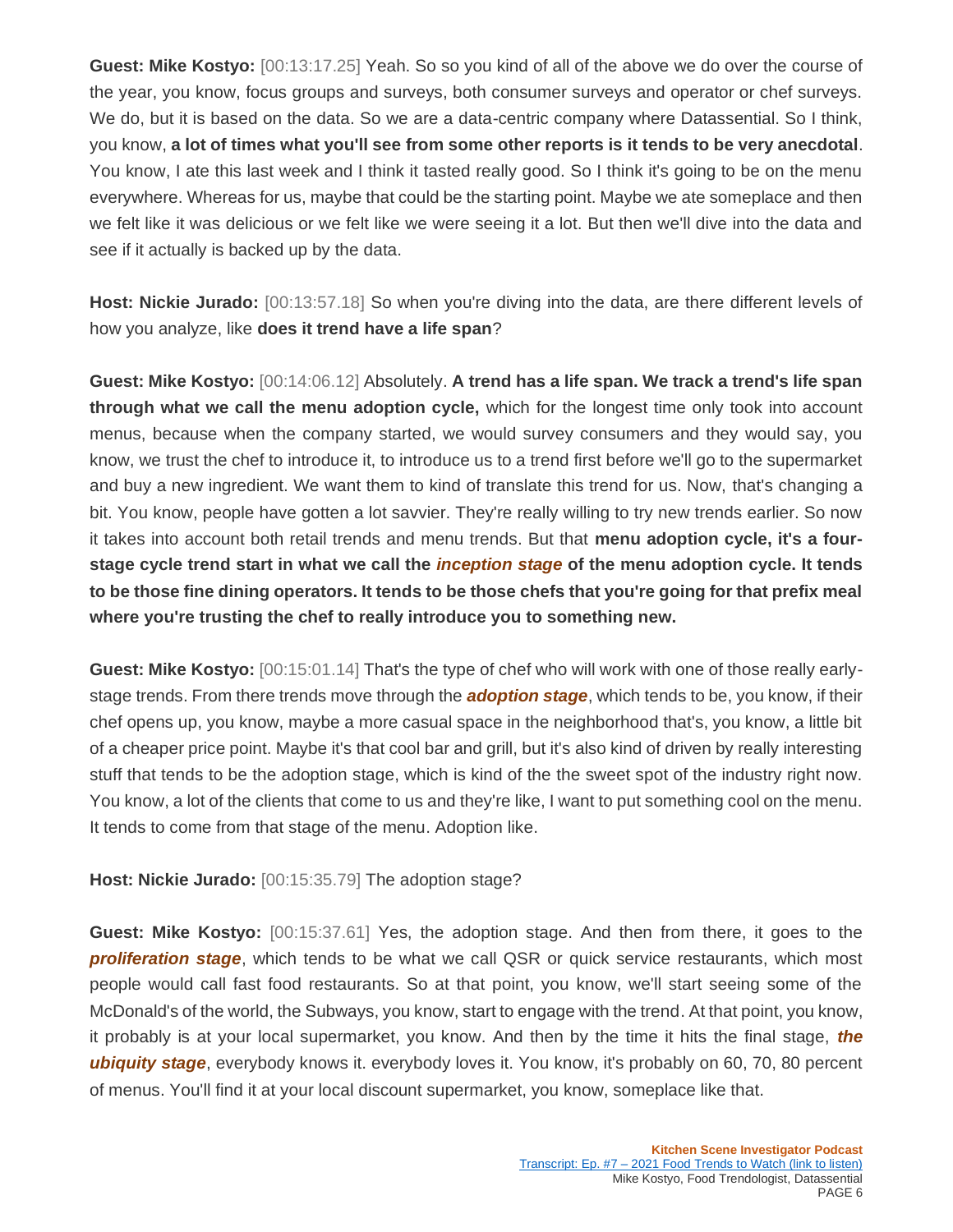**Host: Nickie Jurado:** [00:16:15.45] I'd be really curious to know your thought on this**. Do you think that the influence of chefs at fine dining have a lot more weight than the influence of, let's say, a street cart cook or even a food truck?** Because here in Los Angeles, what I have found is innovation happens in a it's not a linear line. It doesn't go it's not like Melisse or Providence or Bestia. And those are fantastic restaurants. But, you know, you have the Kogi truck, you have The Triple Threat Puerto Rican food truck. And innovation and opening the eyes to the Los Angeles market happens in this really vibrant and fertile environment. Do you think that a Michelin star chef has more influence than a street cart chef?

**Guest: Mike Kostyo:** [00:17:09.24] At one point, yes**. I think at one point it would have been true that a Michelin starred chef would have more influence. Now, those walls have broken down so much**. I mean, you know, now we have street carts in the world that have Michelin stars. So I think the idea that, you know, trends only come from fine dining has really broken down a lot. Even fine dining, you know, what we used to call fine dining isn't really fine dining like it used to be. We don't see those white tablecloth restaurants that require you to wear a suit and tie. For many chefs, you know, owning that kind of cool, hip, lower price point restaurant is what they want to be doing.

## **Host: Nickie Jurado:** [00:17:47.85] **Why do you think it changed? Why do you think that the the fine dining world changed and the trend world changed. What do you think happened?**

**Guest: Mike Kostyo:** [00:17:55.39] **I think a lot of it is information**. So, you know, consumers have a lot more access to information. Before, you know, to try a street food trend, you had to travel to that country to see it happening. Now, you know, we have Tik Tok, we have Instagram, we have social media. We have phones in our pockets where we can share with our friends and family what we've been eating. Now we have access to trends at all levels in a way that we never did before, which I think has really impacted. It's impacted us as an industry. Certainly, you know, before we would talk about trends moving through that lifecycle, they would it would take about a dozen years for something to move from inception to adoption. Now, it takes about half that, about six years. And information is a big part of that just because trends move so quickly.

# **Host: Nickie Jurado:** [00:18:42.16] Wow. So am I hearing correctly that influencers in the **social media landscape are starting to weigh more heavily on the trends that are that are bubbling and taking root?**

**Guest: Mike Kostyo:** [00:18:55.27] **Yes, absolutely**. Influencers, particularly in social media, are impacting the industry a lot. One way is that, you know, for the longest time, fads were kind of considered, you know, maybe, you know, it's kind of a cool, fun thing that consumers, you know, want to see. But then, you know, it's going to die off immediately. **Now, I mean, fads are actually quite important to the industry because a lot of younger consumers love them so much**. It keeps things interesting when the trend cycle is moving so quickly, the difference between a fad that moves, you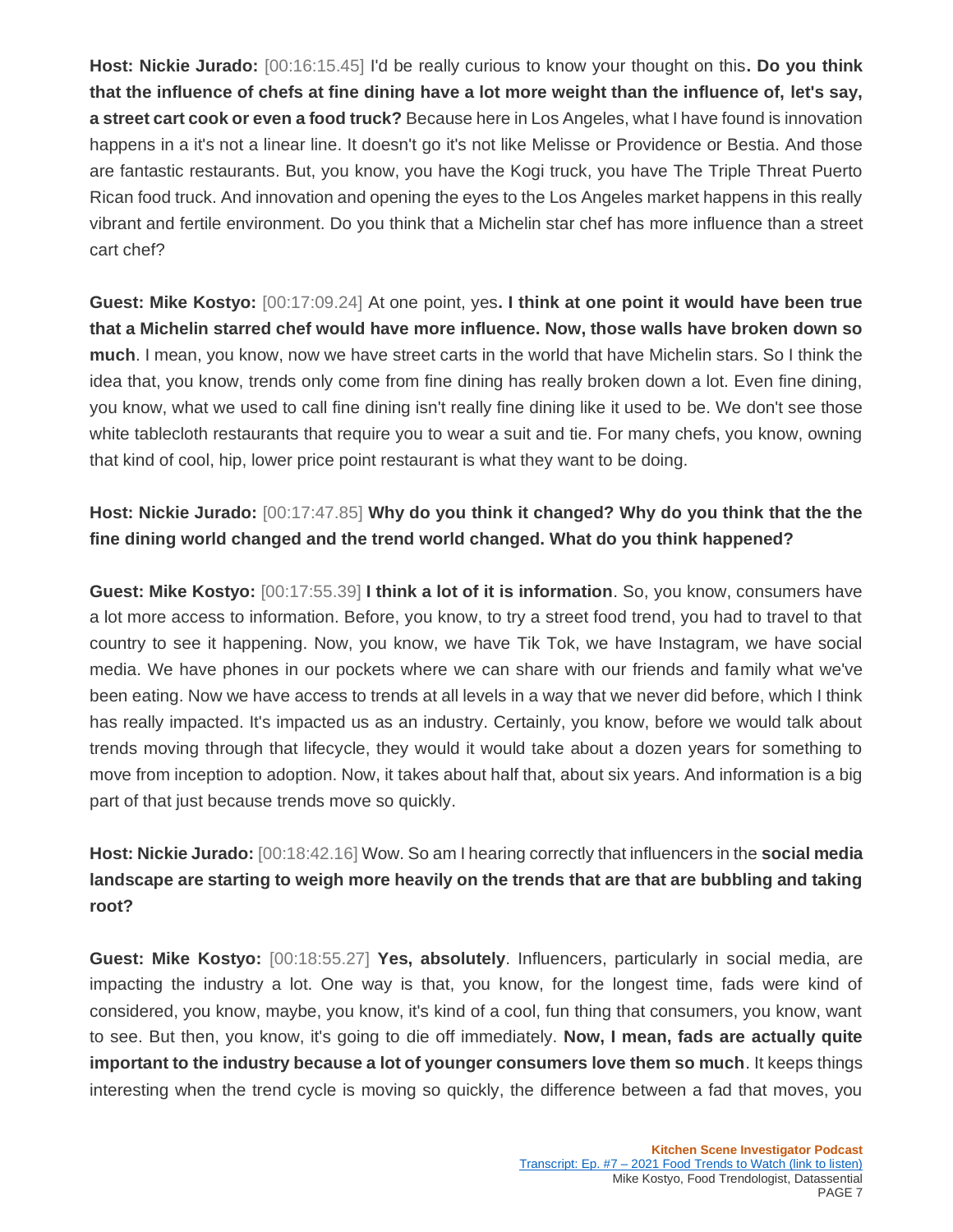know, in one or two years and a trend that moves them three and four years is it's not necessarily that different anymore.

**Host: Nickie Jurado:** [00:19:33.58] You know, I also feel that the **publishing world** and the I hate to call it "world cuisine", because that's so that's a slap in the face. But I do feel that there is a proliferation of books that are not coming from chefs. They're not hey, I'm a chef. I have a restaurant. Here's my cookbook. **These are cooks and culinarians, anthropologist's writers, social media influencers that are getting book deals**. And if you look at what we were seeing on the shelf ten years ago, you would never have seen like Nik Sharma's book or even like "Salt, Fat, Acid, Heat" or any of these really interesting ok "world cuisine" books. You're seeing a lot of proliferation of those. And it's introducing us to ingredients, techniques, concepts, cultures that we did we weren't exposed to previously. And I think it's fantastic.

**Guest: Mike Kostyo:** [00:20:33.32] Absolutely. I couldn't agree more. And, you know, one of the things that we talk about in the FoodBytes report is that that **role of the chef is evolving**, you know. So whereas **before maybe we would put that chef on a pedestal** and we would see the cool things we're doing, but we **couldn't interact with that chef.** You know, we didn't get to ask the chef any questions. I mean, just in the past year, I mean, we've seen the number of chefs doing Zoom classes doing, you know, Instagram live events. Now, you can actually talk to Samin Nosrat and ask her, you know, I was cooking out of "Salt, Fat, Acid, Heat" and I wanted to switch out this ingredient. And you can actually ask her about, you know, the things that she's seen in her life and what she thinks about the cuisine. So I think, you know, just that kind of **personal relationship that we can have with chefs now is really changing the industry as well.**

**Host: Nickie Jurado:** [00:21:22.90] That was one of the first. So let's pivot. Let's get let's get into the trends. Let's let's let's dig in. Let's dig in. I can't wait. That's that's one of the things that let me take one step back. What I found really interesting about the report and why I picked up the phone. Well, I didn't pick up the phone. I emailed you why I why I reached out to you is because I'm an insider, but you're way on the inside. And so when a person, way on the inside reflects what you are experiencing. So what I was experiencing was conversations with my friends and my colleagues and then consuming media that is exactly what you're talking about in this report. And so when what I was experiencing was mirrored in your report, I knew that this was hot.

**Guest: Mike Kostyo:** [00:22:16.77] I want to put that at the front of the report.

**Host: Nickie Jurado:** [00:22:19.99] I knew it was hot. I was like, I got to talk to Mike about this. And so I pulled out four or five trends that I think really apply to my listener at home. And one of the first ones was what we were just talking about, **the future chef**. And I think, man, you know, the covid kitchen is killing us. It's like we're we're stranded at home. We're making three meals a day. We're over it. We're over it. And if you don't have a culinary degree or if you aren't trained in how to cook from from technique, not from a recipe,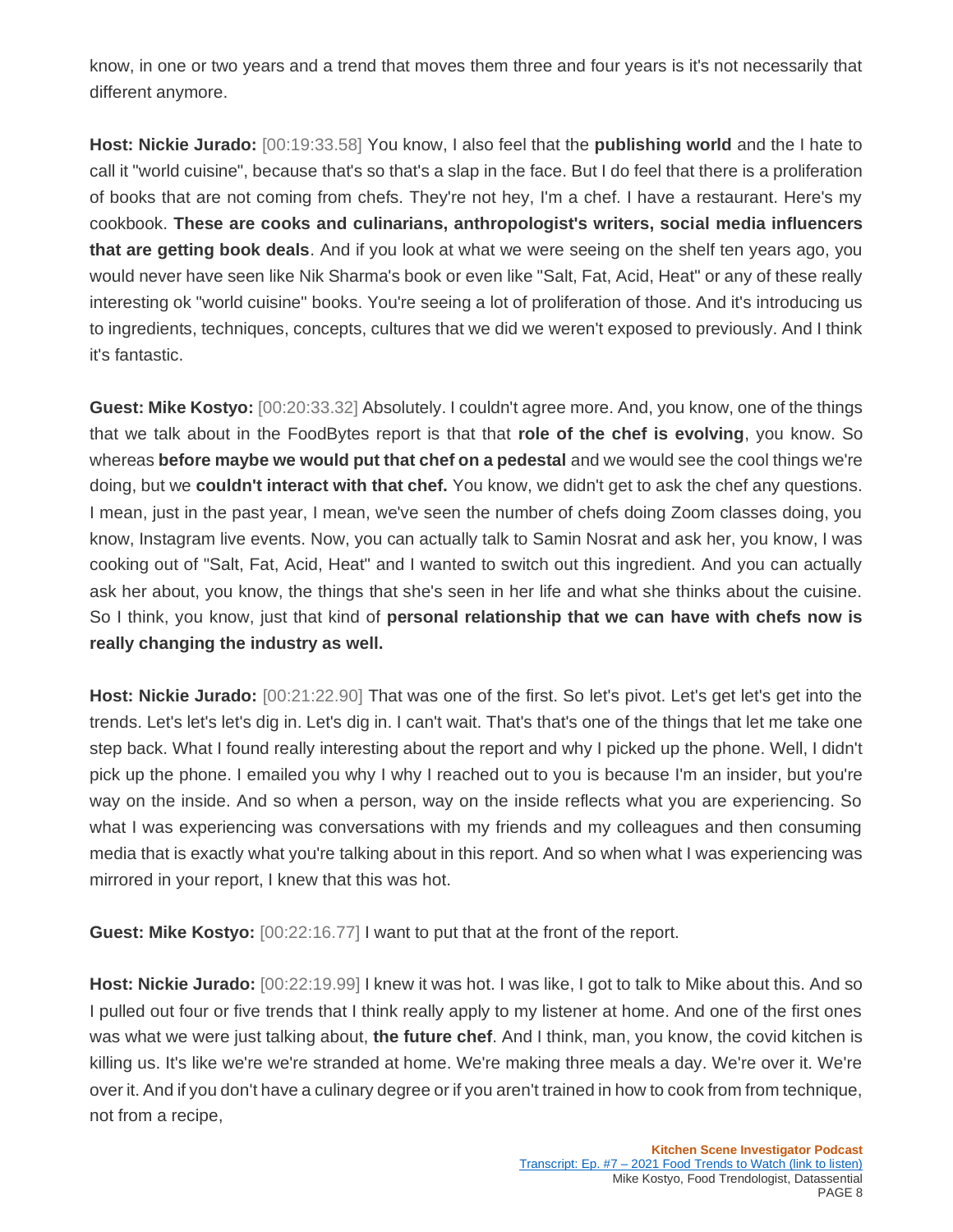**Guest: Mike Kostyo:** [00:22:56.66] Yes, yes.

**Host: Nickie Jurado:** [00:22:58.17] Then the idea of looking at your shelf of cookbooks and figuring out what to make with your kids, looking in your face like, Mommy, I'm hungry. It's a it's overwhelming. It's incredibly overwhelming. **So to have access to chefs who can entertain you, you know, educate you and inspire you is bomb. It's rock star.**

**Guest: Mike Kostyo:** [00:23:20.01] Yes.

**Host: Nickie Jurado:** [00:23:20.64] It's so exciting.

**Guest: Mike Kostyo:** [00:23:21.66] And the chefs are excited to you know, **part of the reason that we included that in the report** is because we work with chefs a lot. You know, we work with them, particularly research and development chefs and a lot of the big companies who are behind the scenes. And, you know, they're using these trends to inform the things that they're going to create for the companies they work for in the future. But they often don't get a chance to connect with the consumer and consumer who's going to use the product. And so, you know, the idea for them and we've seen that happen time and time again at these companies, that they can actually put themselves out there, that the consumer or the end user wants to talk to them and wants to say, you know, this is how I use it or this is, you know, what my family thinks of it. Or I want to ask you a question about it. **Most chefs are very creative, passionate people who want to share that with you.** And so I think from both ends of the spectrum, there's a lot of excitement.

**Host: Nickie Jurado:** [00:24:15.00] I was excited to see Grant Achatz on social. I mean, so so Chef Grant is from Alinea in Chicago and Alinea is so high on my my, you know, to go list. And it was just so interesting to see him in his personal kitchen, like doing tutorials on fine dining in styrofoam boxes. Come on. Come on. It doesn't get any cooler than that.

**Guest: Mike Kostyo:** [00:24:43.08] And we heard from a number of those. I mean, **we heard from Grant himself has said, you know, they don't think after even after covid is over that things will ever go back to the way it was previously in terms of fine dining, because they love that opportunity to reach wider audiences.** And Alinea is an amazing restaurant, but it's also an incredibly expensive restaurant that, you know, not everybody is going to get to experience. But I think over the past year, Chef Achatz has found that he's liked connecting with the average consumer. He'd like to show them the things that he can create. So I think we will see, you know, what we talked about previously, that kind of breaking down of the walls between fine dining and street food and, you know, casual cuisine. It's only going to continue more into the future.

**Host: Nickie Jurado:** [00:25:30.09] Well, I'm going to put I'm going to put out a wish into the future. And I hope she's listening. But my wish is to have Dominique Crenn.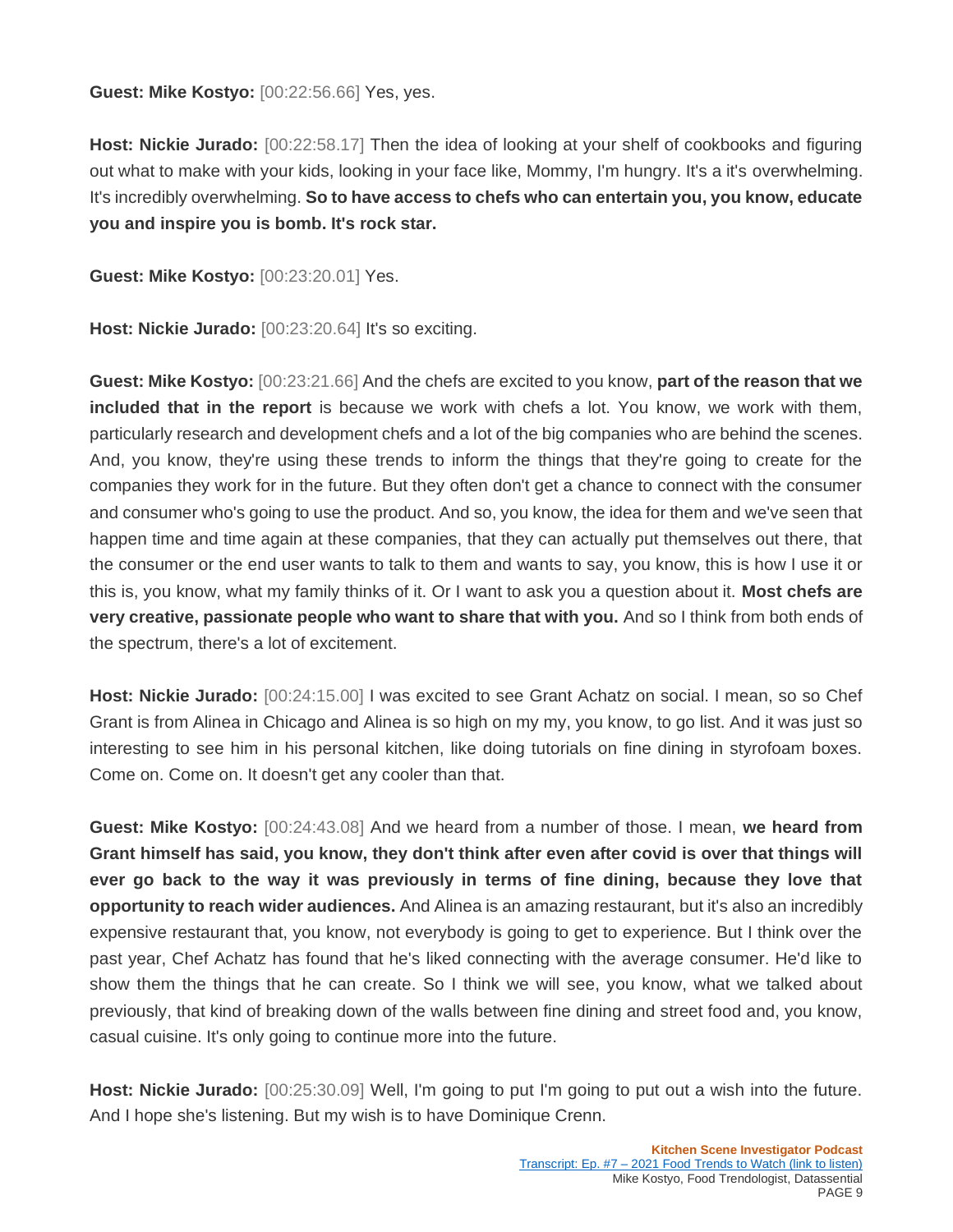**Guest: Mike Kostyo:** [00:25:39.48] Oh, yes.

**Host: Nickie Jurado:** [00:25:40.44] Do a tutorial for me. Dominique, Chef. Dominique, if you're listening. Hi, I'm Nickie, and would you please do tutorials for us? She's probably like, I don't have time. I know. So that's that's the first trend that I saw. And I think I think you called it the future chef, right?

## **Guest: Mike Kostyo:** [00:26:00.45] Yeah, exactly. *The future chef* **is a chef who will be more personal to the average.**

**Host: Nickie Jurado:** [00:26:06.97] I love it. I love it. And now I want to pivot to something that is near and dear to me because carbs and I are very good friends. Like carbs and I just hang out. We we watch the great, the Great British Bake Off show, we hang out, we're good friends.

**Host: Nickie Jurado:** [00:26:29.13] And so in the the 2021 report, I saw that the like the one trend that feels really cozy is *modern comfort*, like going beyond mac and cheese. Tell me elaborate a little bit about **what this trend is, what it revealed and how do you think it's going to play out in the marketplace?**

**Guest: Mike Kostyo:** [00:26:49.59] Absolutely. So the modern comfort food trend came just because we were doing so many converts that we had so many conversations at Datassential in 2020 about comfort food with clients. Early in March, we started fielding our covid research. Every week we've done about two reports a week where we would just ask consumers across the country, you know, what are you buying right now? What do you want right now? And from the get-go from mid to late March, it was all comfort food was a **stressful time**. Everybody was at home. You know, their families were at home learning, you know, they had to take care of their kids and also be on camera at work. And there's a global health crisis happening. So it's just so stressful for the average consumer. **So it was no surprise that they really wanted those comforting dishes that either they grew up with or they knew their whole family would like. The number one food that everybody wanted was pizza.** It kept coming up over and over and over again. We have a database where we just ask, you know, what do you think about this food? You love it? You eat it a lot and the most love food out of every single food, something like forty five hundred foods that we've ever tested is pizza and has been eating pizza since we've been testing.

**Host: Nickie Jurado:** [00:28:02.49] As it should be.

**Guest: Mike Kostyo:** [00:28:03.53] Yeah. So, you know, earlier, you know, all of these restaurants and brands were coming to us and they said, what do consumers want? What are the comfort foods that they want to see us putting out there? And so it was the pizzas, the burgers, pastas were absolutely huge carbs. Definitely everybody was baking bread. But, you know, by the end, more recently, I will call it the end of the pandemic, but hopefully we're reaching the end of the pandemic pretty soon. But, you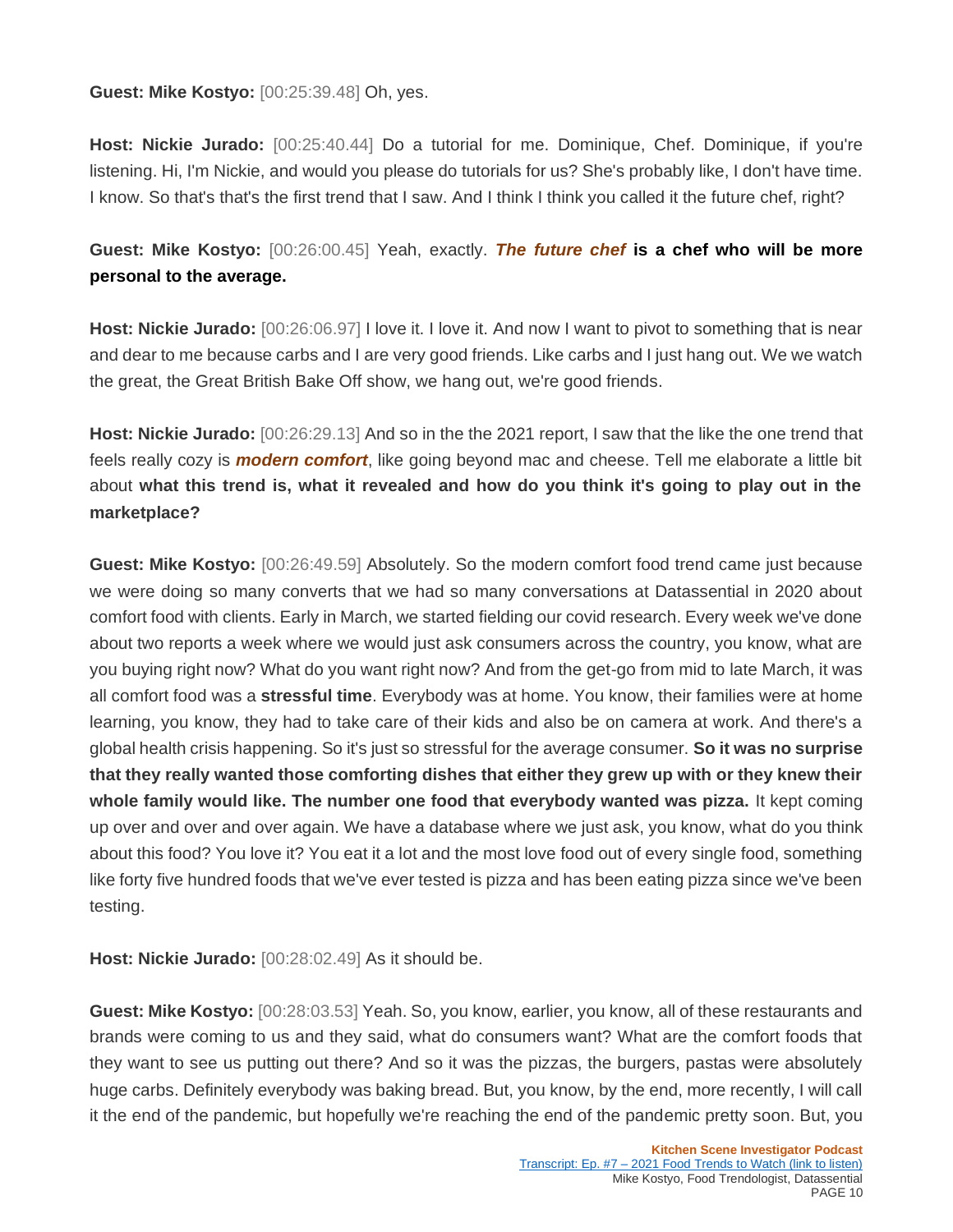know, **consumers have gotten a little tired of some of that.** They are at home. They're eating the same things quite often. They're not going out to restaurants. And so **they want new things**. You know, they want things that will excite them a bit more. And so we started talking about, you know, what will the comfort foods of the future be? And one way that we could look at that was what what do younger consumers consider to be comfort foods? You know, **a lot of times comfort food equates to what we grew up on.** And for a lot of Gen Z consumers, the things that they grew up on are different from the things that I grew up on as a millennial or, you know, things that other generations have grew up on. And so the things that really jumped out as comforting to them might be surprising to the average person. So soup is kind of the ultimate comfort category, and everybody loves a warm, cozy bowl of soup. And so, you know, a lot of times we would talk to a client and, you know, the things that they would turn to immediately where chicken noodle soup, tomato soup, broccoli cheddar soup, those are the ultimate comfort foods.

**Guest: Mike Kostyo:** [00:29:28.22] **For younger consumer who grew up with more global cuisines, ramen is very comforting to them**. So that's absolutely a comfort food option that, you know, if you are putting a comfort food menu together, you might not think, you know, ramen is the first thing. But for a large percentage of the population, that is very comforting. Health foods tend to not be considered very comforting. You know, it does tend to be those very cheesy or bacon-y carby dishes. But for some younger consumers, avocados are very comforting. You know, they grew up, they ate avocado toast. It still has that fatty rich kind of taste to it, but they feel better about what they're eating. And so that makes them feel comforted.

**Guest: Mike Kostyo:** [00:30:09.33] One surprising one to a lot of people is carrot sticks is a comfort food. For a lot of younger consumers you know, they came home and that was kind of a healthy option that their mom or dad would give them after school or that they had in their lunch box. So it kind of recalls those memories of, you know, after school with your parents. And so, you know, I think that surprises people. But for a good percentage of the consumer population out there, carrot sticks are absolutely comforting. **So it's just, you know, kind of rethinking what you consider comfort foods to be.**

**Host: Nickie Jurado:** [00:30:40.77] In the soup category what I see so prevalent **here in Los Angeles**, and I'd be really curious to know if this is the case across the country, but pho, **pho is so popular** for for good reason. It's so good.

**Guest: Mike Kostyo:** [00:30:56.70] Yes, I'm sure if I looked in the database right now. Yeah. So ramen is, Pho's almost the next the next iteration of ramen we see.

**Host: Nickie Jurado:** [00:31:05.55] So how would you describe Pho? Like what exactly is Pho?

**Guest: Mike Kostyo:** [00:31:09.45] Absolutely. So **Pho is kind of the almost the next iteration of ramen**. So we saw ramen really growing on on menus, which is a Japanese noodle dish soup. And Pho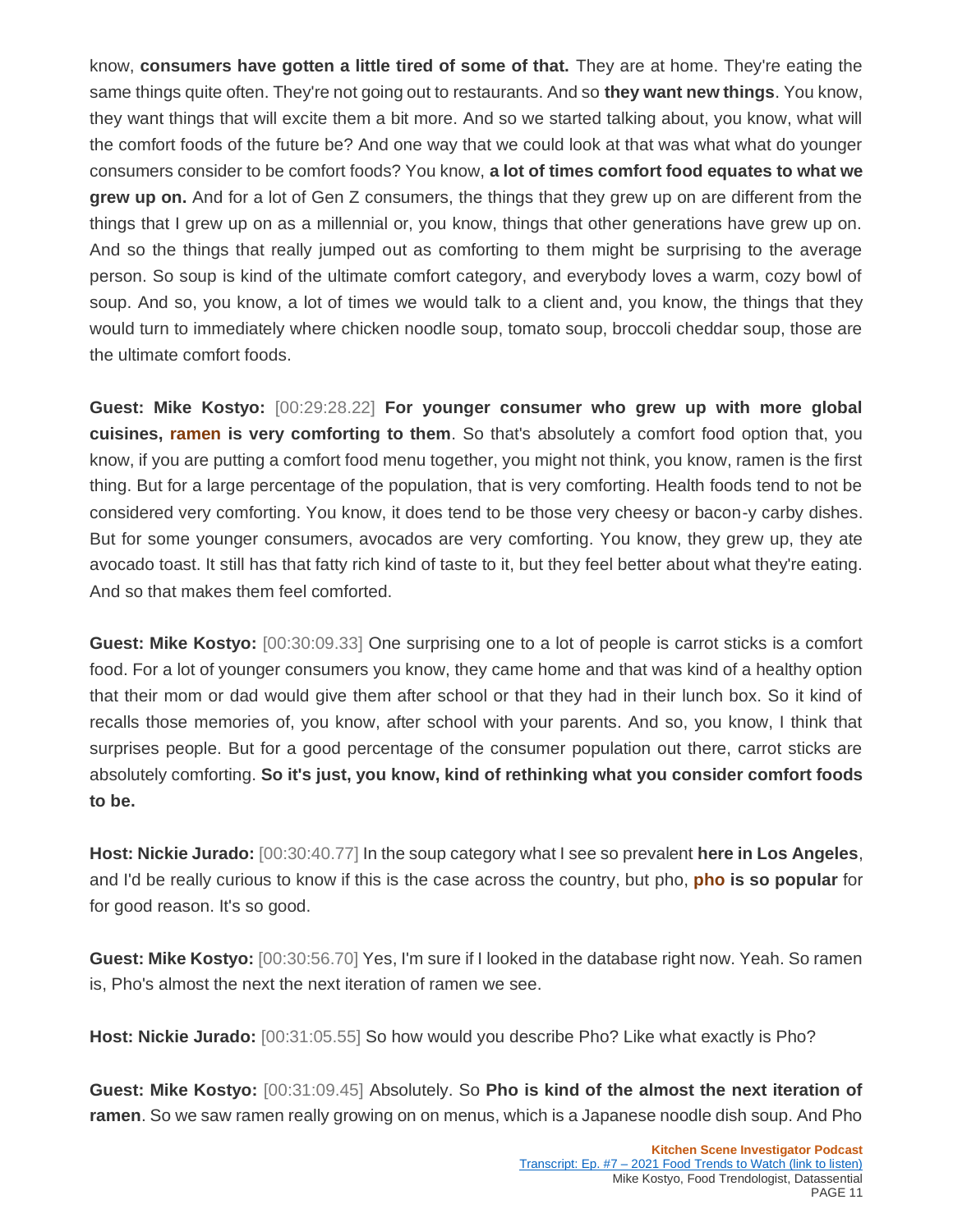is almost the next generation of that. It also comes out of Asia, **it comes out of Vietnam, and it's that same brothy noodle-y usually has a bit of meat in there, type of soup cooked in the same way that ramen broth tends to be for long, long periods of time.** So, you know, you're really getting that rich, comforting umami taste in there. I think the nice thing about Pho is that you tend to put all those herbs on top. So you're going to like you see so much in Vietnam piling up the herbs on top, which also so you get that fresh, healthy flavor in there as well. We've seen Pho growing on menus quite a bit, certainly on the coasts. L.A. has really been a hotbed of Pho.

**Guest: Mike Kostyo:** [00:32:03.09] Another one to to look at is **pozole. So you've seen pozole growing quite often on menus, which is a Mexican meats stew.** That is very comforting, very rich. We particularly see it on winter menus quite often.

**Host: Nickie Jurado:** [00:32:17.52] I'm I know pozole because when you work in the restaurant business, you have what you call family meal. And especially here in L.A., it's a Mexican heavy staff. And when they introduced pozole in family meal, I was like, what do you mean family meal? This is like the greatest meal.

**Guest: Mike Kostyo:** [00:32:37.17] Yes. Yeah.

**Host: Nickie Jurado:** [00:32:38.49] It's like with the the big the big chunks of meat and the viscose broth is so beautiful. And the the hominy, the big pieces of of hominy are just so delicious. So, finally in the in the *modern comfort*, did you see anything on the **sweet side**, on the dessert side that popped a lot?

**Guest: Mike Kostyo:** [00:33:00.42] Sure, absolutely. So, on the sweeter side of modern comfort foods, one flavor that's quickly becoming kind of a staple in the same way that you see vanilla and chocolate is **birthday cake flavor.**

**Host: Nickie Jurado:** [00:33:13.14] What is birthday cake flavor? What is that?

**Guest: Mike Kostyo:** [00:33:15.66] It is the birthday cake that you think of. So, it tends to be that really rich sprinkle cake that sometimes maybe has that I don't want to call it a chemical taste to it, but it probably is the box mix where it's incredibly fluffy and just has something about it where all the flavors come together in a particular way. You know, the way we see it quite often used on menus is that is that really **vanilla forward** word also very sweet **sometimes including sprinkles type of flavor** or ingredient that will be used across, you know, now you see it kind of in any dessert category. So, you'll see birthday cake, ice creams on menus. You'll see oddly birthday cake flavored frostings that you can actually frost a birthday cake with. So.

**Host: Nickie Jurado:** [00:34:02.61] Oh, wow.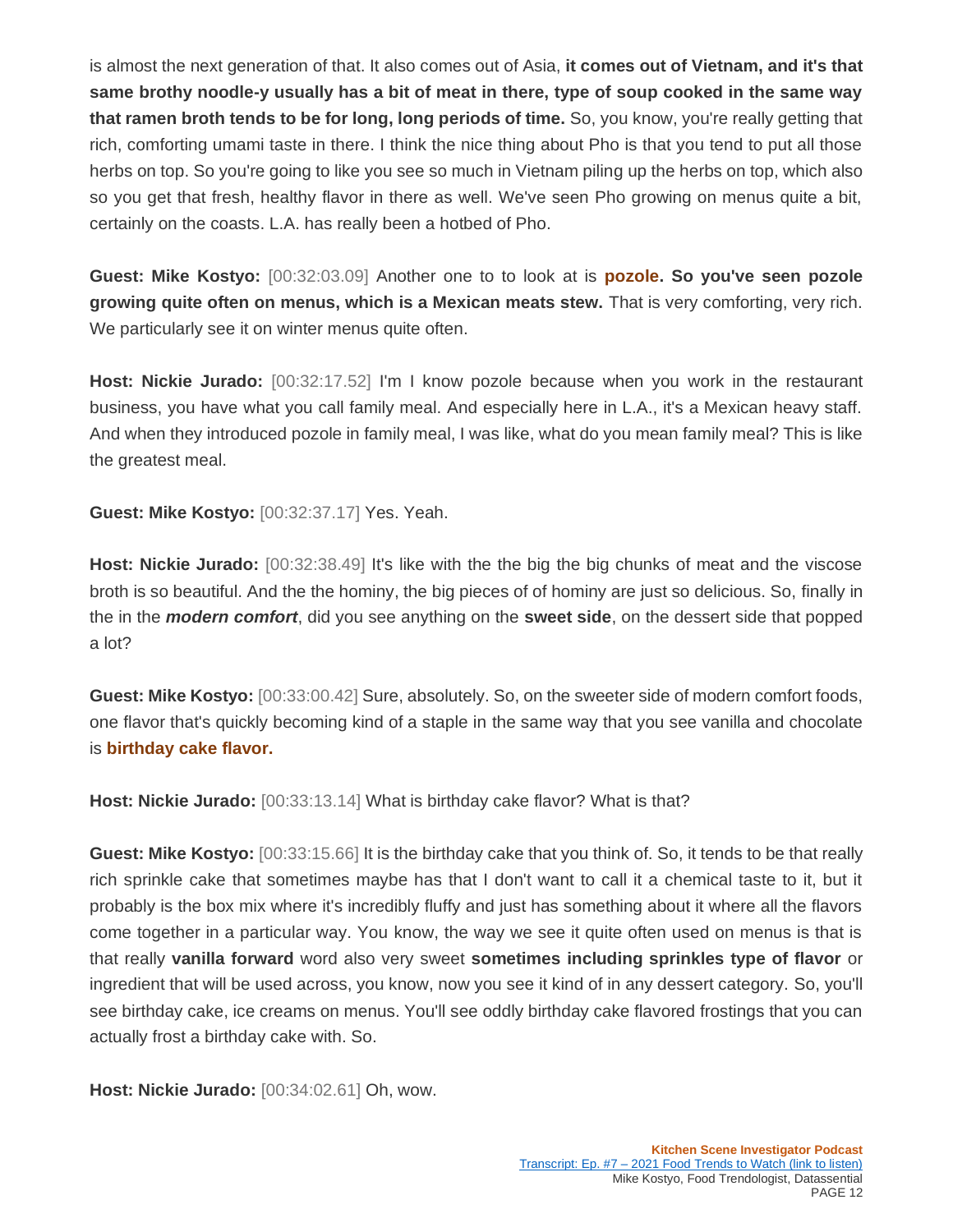**Guest: Mike Kostyo:** [00:34:03.09] Really going down the exception hole. But for a younger consumer, you know, it it's you know, you grew up, you ate birthday cake, you blew the candles out. It's a nice memory. And so we've seen that growing quite often.

**Host: Nickie Jurado:** [00:34:16.54] And I'd love to see a birthday cake flavored like a toaster pastry, like a pop tart.

**Guest: Mike Kostyo:** [00:34:27.27] And so that is **pop tarts or toaster pastries** in general are another modern comfort foods particularly.

**Host: Nickie Jurado:** [00:34:34.53] Oh, really?

**Guest: Mike Kostyo:** [00:34:35.14] Yeah. You know, and now, you know, that has really grown into the gourmet versions of it. But for a lot of younger consumers, you know, they grew up. That was the thing that they ate in the morning, you know, when they were on their way to school where they could throw it in their backpack. So again, it kind of **recalls their childhood**. But **now**, I mean, we've seen so many pastry chefs really take it in new directions, take it in a really **more artisan direction** where the fillings are farm-fresh fruits and ingredients that you can get from your local farmer's market. The pastry is a lovingly made pastry that's incredibly flaky. So, yes, that's absolutely a modern comfort food is the kind of **next-generation of toaster pastries**.

**Host: Nickie Jurado:** [00:35:16.29] Yumbolina, I love it. OK, so pivoting to the third trend that really caught my eye in that is *American Regional Cuisine*. So, what is popping in the regional cuisine category that's going to be something we should look forward to in 2021?

**Guest: Mike Kostyo:** [00:35:36.65] Absolutely. So, the reason that we chose American Regional Cuisine as a trend to watch in 2021 is **because to some extent in 2020 we kind of had to look inward**. We couldn't travel around the world, we kind of were forced to stay home and a lot of the travel happened more domestically. So maybe you went on a road trip in the US or maybe you explored your local community. Maybe you started to order from local restaurants that you hadn't ordered from before. And so we kind of saw this inward-looking kind of focused in the US. And that also coincided with just this idea of **really giving chefs from across cultures more credit for the cuisine of that we call American cuisine.**

**Guest: Mike Kostyo:** [00:36:21.33] You know, a lot of times I think when we hear American cuisine, we do we think of apple pie and then there's like a lot of Southern dishes that we tend to think of. But really, you know, we are a melting pot as a country. There are a lot of different people who came to the United States and created the cuisines that we would call American cuisines today. You know, that kind of desire to give chefs and cooks from throughout history, that credit has really resulted in kind of a focus and a **new appreciation for all of these American regional cuisines**. So, they tend to be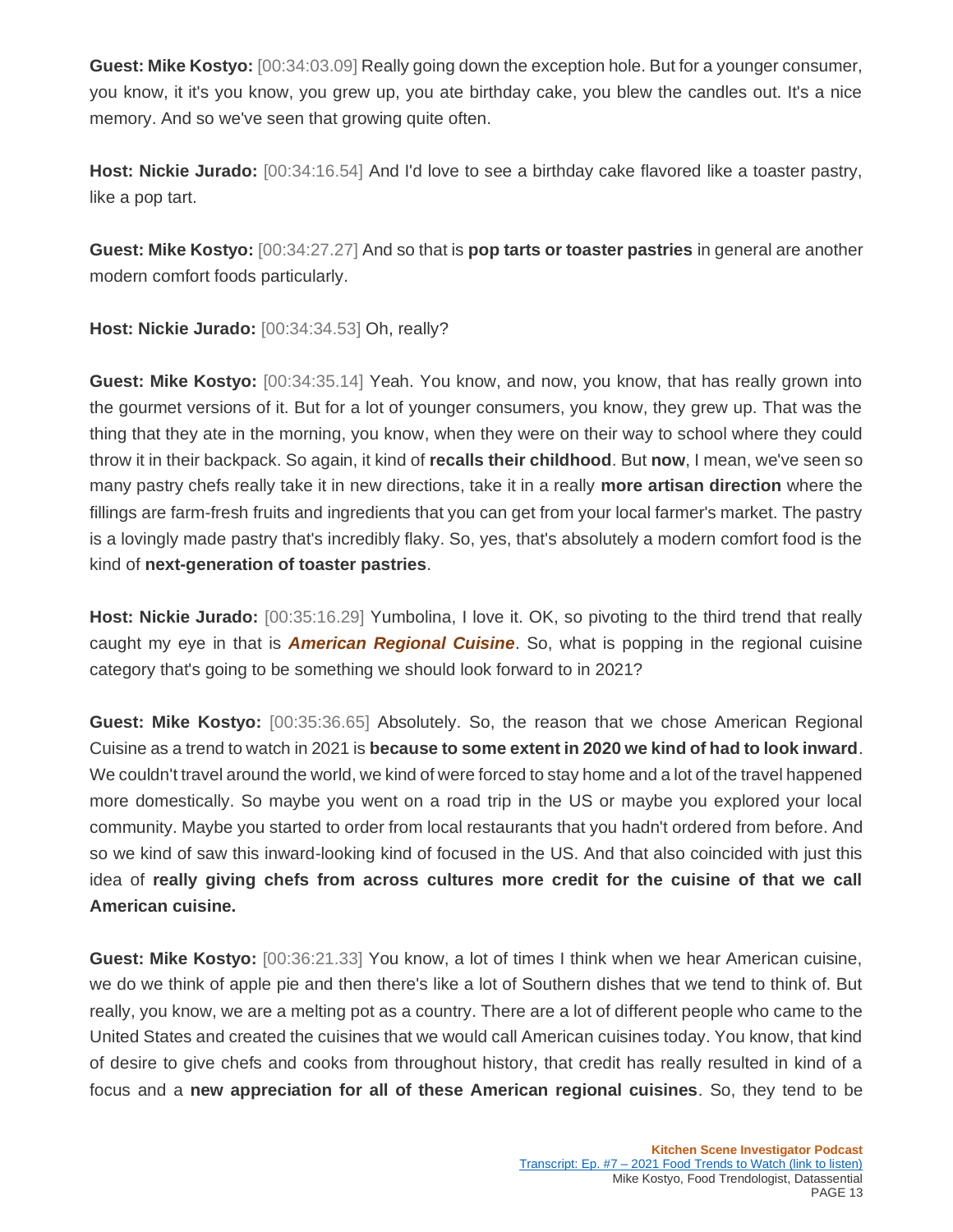cuisines that unless you live in those areas, you may not know them or you may not have as much access to them unless you live on the eastern coast. You may not know **Gullah Geechee cuisine**.

#### **Host: Nickie Jurado:** [00:37:07.02] What is that?

**Guest: Mike Kostyo:** [00:37:08.20] So it's a Gullah Geechee cuisine is the cuisine that was developed by slaves who were brought over from Africa and they used the ingredients that were available to them on the eastern coast, particularly on the islands off the eastern coast of the US. And so it tends to be ingredients, rices. A lot of the rices that we've actually seen trending in recent years that, you know, some of the companies that have been very successful in recent years, heritage varieties of rices actually come out of Gullah Geechee cuisine.

**Host: Nickie Jurado:** [00:37:40.41] What do you mean heritage? What do you mean by **heritage rice**? What does that mean?

**Guest: Mike Kostyo:** [00:37:44.22] A heritage rice is actually an historic rice that actually if you trace its DNA ancestry back it is I don't know if you would say natural, I guess natural would be a way to say it, but a lot of the rices we eat, you know, tend to be farmed rices that have been genetically modified over the years so, you know, we've just kind of, you know, hybridize them over the years. Whereas these were the original rices that you would find in the United States. You know, the indigenous peoples use these rices, Gullah Geechee people use these rices. So, you know, the same way that you see a heritage tomato where it is that old, you know, heirloom seed that creates that tomato. It's the same way for rice. You know, there's a version of that for pretty much any heritage rice.

**Host: Nickie Jurado:** [00:38:30.72] Interesting. And so what are give me like two or three other regional cuisines that listeners can investigate and discover and maybe switch up things in their kitchen by trying these cuisines that that are becoming popular?

**Guest: Mike Kostyo:** [00:38:45.57] Absolutely. And, you know, we see consumers really want to try these cuisines. They just don't have the opportunity to do it quite as often. You know, one cuisine that I think is really misunderstood in the United States is **Appalachian cuisine**. And so, you know. Yeah, exactly. I think a lot of times people hear that and sadly, you know, they think of, you know, I don't want to use derogatory terms, but unfortunately, I think there are some, you know, misunderstood connotations to Appalachian cuisine that, you know, it is the cuisine that I guess the word hillbilly, unfortunately, comes up a lot when you think of it. But actually, it's a very vibrant cuisine. You know, if you think of how foraged foods have been trending for a number of years, you know, in the U.S., you know, Appalachian peoples have been foraging forever. They've been, indigenous peoples have been, you know, foraging forever. You know, they've been using the ingredients that are around them. And so when you look at, you know, the types of dishes that you would find in know Appalachian cuisine, it's also very comforting. You know, tends to be stews that are cooked for long periods of time, nose to tail cooking again, you know, very, you know, trendy. You know, we've been seeing in our menus for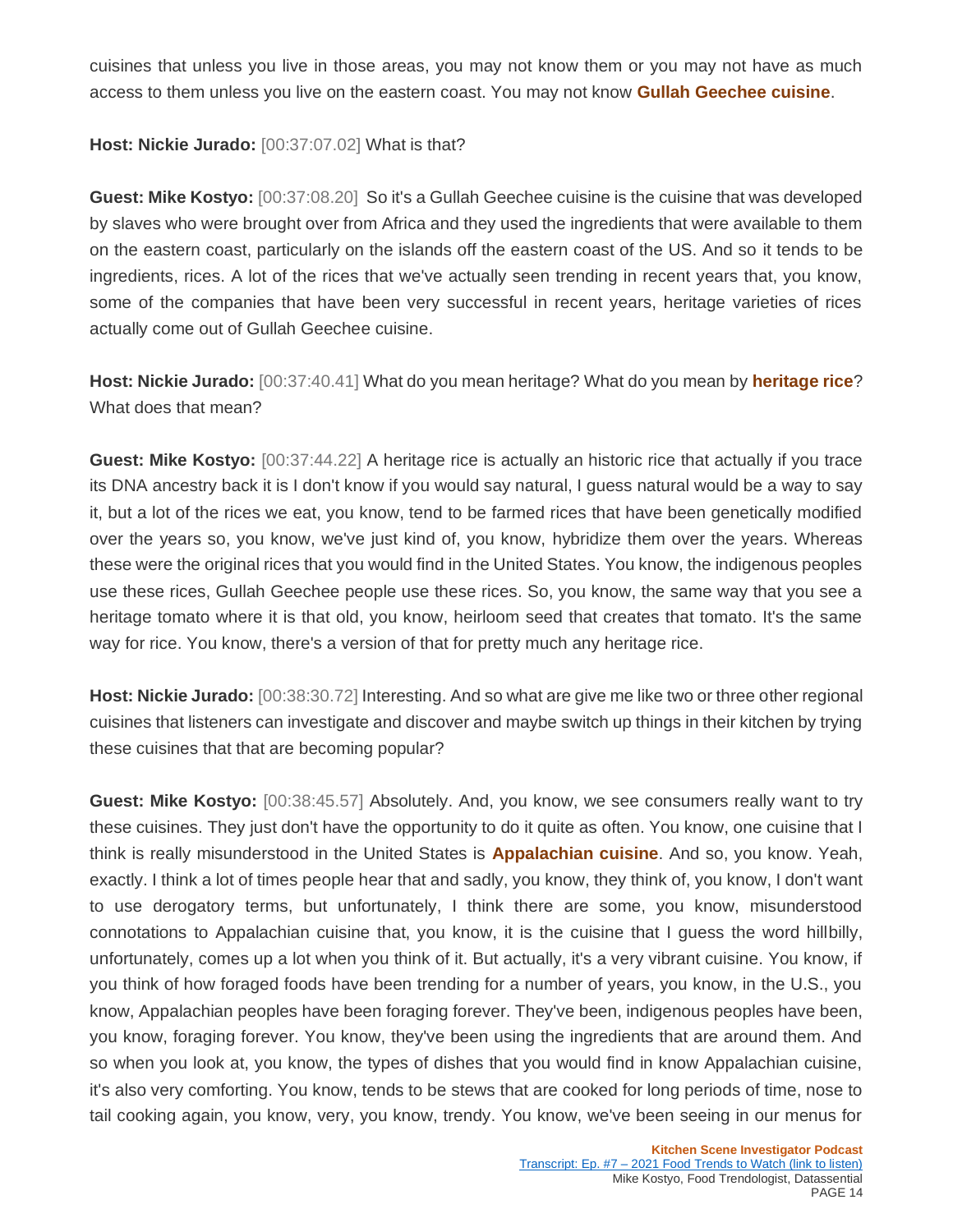years now. I mean, they've been cooking nose to tail forever because you had to, you know, so I think that's another reason why you should give some of **these regional cuisines a look is because, you know, they're almost the originators of a lot of these trends that have come up over the years.**

**Host: Nickie Jurado:** [00:40:16.62] I couldn't agree with you more because to get a stew right is not is not so easy. It's not so easy. You can come out with, like, rubber meat if you really don't know what you're doing or even if you're making bread without yeast. I mean, it takes it takes craft to make bread that doesn't have yeast or it takes craft to butcher an animal and honor the animal, like you said, nose to tail and really know what to do with the beautiful, you know, loin pieces vis a vis, the the more tough, overused muscles. And that takes a lot of intelligence.

**Guest: Mike Kostyo:** [00:40:56.91] Yeah.

**Host: Nickie Jurado:** [00:40:57.48] And a lot of skill to cook down something that it seems tough, but if you know what to do with it, you create luxury.

**Guest: Mike Kostyo:** [00:41:05.79] Could not agree more. And I mean, **a lot of these dishes that come out of these cuisines, they've been perfected for decades and decades, if not centuries**. At this point. You know, they have them down. They're going to be delicious if you cook them. You know, I think that's what's exciting about them. Another one that you're probably more familiar with. But, you know, for those of us who don't live in California, but **Cal-Mex cuisine**.

**Host: Nickie Jurado:** [00:41:29.61] Oh, please.

**Guest: Mike Kostyo:** [00:41:30.57] It's actually not really of California. You know, the fresh ingredients, the coastal ingredients to have there. And then, you know, the Mexican population that has brought, you know, so many of their traditions. You know, we don't get to have as much in the rest of the US. I think you're starting to see it a bit more, but we just don't have access to it in the same way that you guys do.

**Host: Nickie Jurado:** [00:41:50.43] And I'm so excited that you brought that up because Mexican cuisine, I'm not an expert on Mexican cuisine whatsoever, but what I have seen in being having been in California for 15 years is that **Mexican cuisine isn't just tacos**.

**Guest: Mike Kostyo:** [00:42:06.41] Oh, absolutely.

**Host: Nickie Jurado:** [00:42:07.74] And it isn't just burritos. There are so many beautiful dishes that I've I've discovered, you know, from Oaxaca or from the coastal regions. And they have no semblance to what the middle of the country or even the East Coast has ever seen. It's it's fresh ingredients. It's delicious. The the the ingredients are honored in a very different way. And it's so exciting to see, you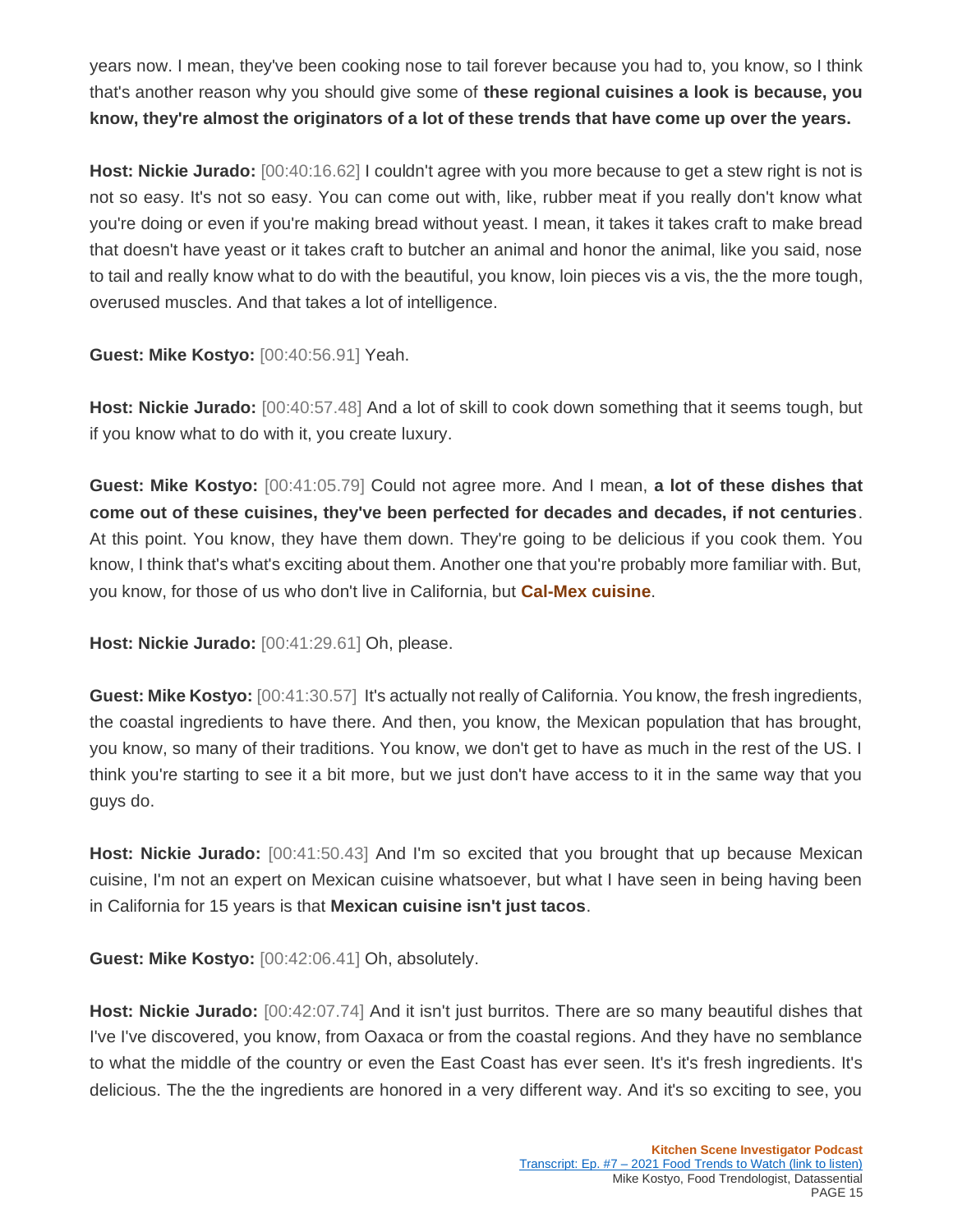know, something that you just don't expect from, like the normal, you know, expectations of of Mexican food. And I'm excited for it to roll out across the country even more.

**Guest: Mike Kostyo:** [00:42:46.17] Yeah, absolutely. I think that's such a good point to just about the **regionality of all cuisines**. You know, I mean, we have these, you know, regional cuisines in the US, but just about every country does as well. You know, I mean, there's no really such thing as Mexican cuisine. There's regions within Mexico that have their own cuisines. We're seeing the same thing with Indian cuisine, that **consumers are getting a little bit more savvy** in the US about, you know, the regions of India and the different cuisines that you would find there. So I think that's also **part and parcel of just the information that we have access to today**, like we talked about before.

**Host: Nickie Jurado:** [00:43:20.23] And I do want listeners to know that I'm going to put all of this information in the show notes. I mean, we still have some topics to cover, but it could feel overwhelming when you're listening to a podcast and you're like, wait, what did what did they just say? So I will include all of this in the show notes.

**Host: Nickie Jurado:** [00:43:35.89] O k, and now pivoting to taking care of ourselves, you know, through food. One of the one of the trends that I saw that was I was like, OK, let's let's talk about this because I want to feel better about myself. Is **Global Health and Immunity Boosters like functional food?** Tell me a little bit about what you're seeing in this trend and how you see it rolling out in the year to come.

**Guest: Mike Kostyo:** [00:44:01.30] So the Global Functional Food Trend that we're talking about for 2021 also came out of some of the research that we did in 2020 surrounding covid, which is, you know, it is it's a global health crisis. People are worried about their health. And so at the same time that they were eating comfort foods, then, you know, maybe some things that weren't as good for them. They were still concerned about their health and the health of their families as well. But a lot of people, you know, they were having to feed their family three times a day. And so they wanted to make sure their family was healthy. And so when we asked consumers, you know, how are you eating? You know, how do you want to eat in the future? **One of the surprising statistics to us was that over half of consumers said that they wanted to see immune-boosting ingredients in absolutely every food that they eat.** So a lot of times, you know, we'll work with the client and we're going to put a healthy dish together where we want to put some immune-boosting ingredients into a dish. It's the categories that you immediately think of those healthy categories, smoothies probably being the number one or a smoothie or something like that. You would expect to find, you know, those healthy ingredients there. But consumers told us we want to see healthy and immune-boosting ingredients on burgers. We want to see them on pizzas. We want to see them in burritos. You know, it was kind of a surprising, you know, something that came out of the research.

**Host: Nickie Jurado:** [00:45:22.66] Wait a second, Mike. Wait, wait, wait, wait a second. You mean to tell me I can boost my immunity with my pizza order? I don't know. How does that how does that work?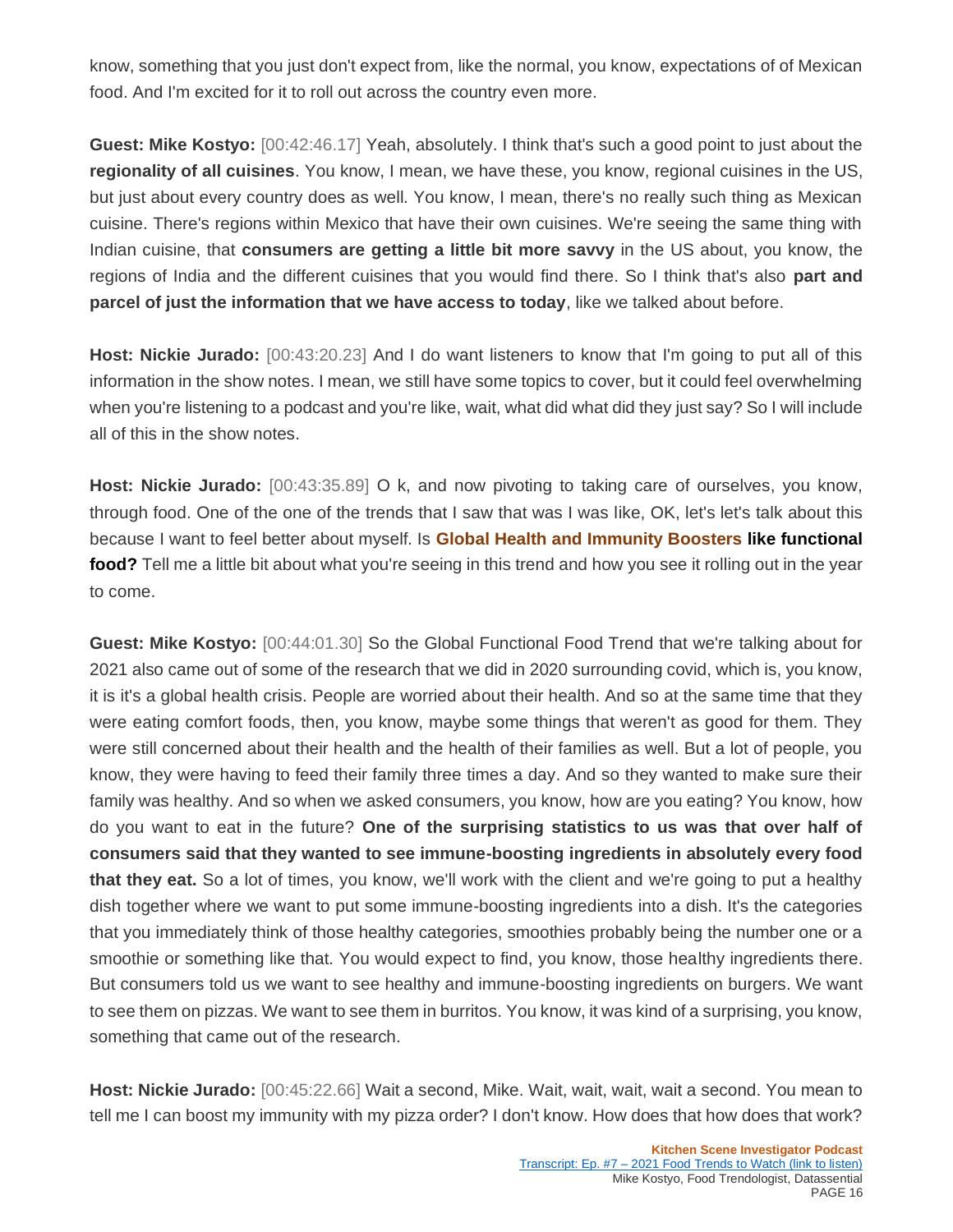**Guest: Mike Kostyo:** [00:45:35.08] It sounds ridiculous. But actually, when you ask consumers, what do you perceive to be immune boosting? I mean, there's a lot of foods out there that are absolutely immune boosting. You know, greens are definitely kales and spinach is that, you know, any of those really hearty greens? I mean, you can put that on top of a pizza, you know, make it a little bit healthier. Garlic is one of the top ingredients that consumers perceive to be very healthy and immune-boosting. And we put garlic in anything. You know, we put garlic and burgers and pizzas and pastas.

**Guest: Mike Kostyo:** [00:46:04.06] **The number one category by far that, you know, most people consider to be immune boosting is vitamin C and citrus.** So and you could put that pretty much anywhere. I mean, we see, you know, citrus fruits used in deserts. So there's absolutely no reason that you can't use these ingredients in a more indulgent dish. And so that kind of informs some of this research that went into this, you know, look at global immune-boosting ingredients.

**Guest: Mike Kostyo:** [00:46:29.26] And part of it was this idea that almost what you were just talking about with American regional cuisine, that it's been perfected over long periods of time, hundreds of years. In some countries, you know, they've been using what we call **super foods** in the US for thousands of years. You know, they've known the functional benefits that they get out of some of these foods and they've been using them for thousands of years. And so we've seen a lot of interest in past years from consumers to start using a lot of these super foods. You know, we see **açaí berries** growing on menus. We've seen **quinoa** grow is such an important ingredient on menus. So we wanted to look at what's the next generation of these.

**Guest: Mike Kostyo:** [00:47:10.93] And so I have to give credit to we have a **registered dietitian at the company, Marie Molde, and she was the one who informed a lot of this research and a lot of the ingredients that we speak about**. So I wish I was actually more of an expert and these very particular ingredients, you know, some of them I couldn't even pronounce before we put the report together. A lot of them tend to be adaptogens.

**Host: Nickie Jurado:** [00:47:34.57] What does that mean?

**Guest: Mike Kostyo:** [00:47:35.88] So an **adaptogen is an ingredient that helps your body adapt to stress**. And of course, we've been very stressed out in the past year. And I imagine life in general tends to be very stressful. So even when, you know, the pandemic is over, it's not like, unfortunately, a lot of our stresses go away. So adaptogens have been a real focus for the industry, so, you know, a lot of the ones that we include in the report tend to be adaptogens. **There's been a real focus on roots over the past couple of years using roots to create flours.** So to, you know, so, you know, flours that you could bake with or create a cracker with or something like that. We see it a lot in beverages. **Beverage innovation tends to be a really hot category**. For a while there, we were seeing those next-generation coffees, kind of Bulletproof coffee that was supposed to be good for your brain. So we're seeing a lot of kind of that innovation start to happen with some of these ingredients as well.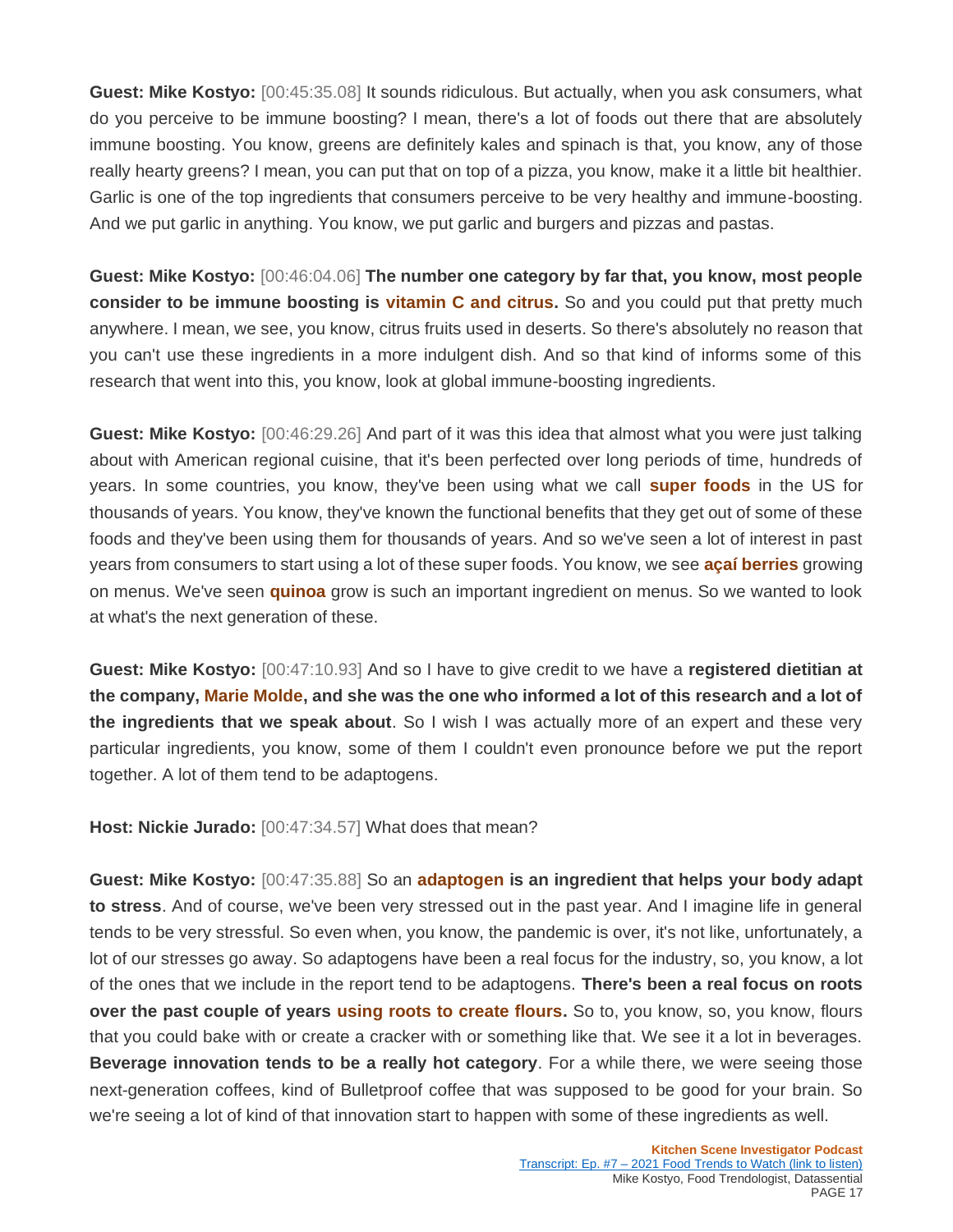**Host: Nickie Jurado:** [00:48:31.68] Sounds so exciting. I mean, food is medicine. **Food is medicine**. And now pivoting to the final trend that that really caught my eye and that is global flavors that we could try in our kitchens, flavors, dishes and ingredients. Can you give listeners a **sneak peek into some of the flavors, dishes, and ingredients that are going to pop that they should check out?**

**Guest: Mike Kostyo:** [00:48:55.88] This section of the report is my favorite section of the report. We do it every year**. It's the ten flavors and ingredients that you should have on your radar.** They tend to be very forward-looking. So it tends to be ingredients that you'll see three or four or five years down the road really start showing up on menus. They're informed by our databases. They're informed by where we've been eating out and then actually fielding research based on it. And they're probably one of the most anticipated parts of the report because it's very easy. You know, it's just I can use this ingredient, you know, next year and kind of be cool and trendy. And so, you know, some of the ones that are in there that I think are so exciting, I just personally, I think are very delicious are um one is **fermented honey**.

#### **Host: Nickie Jurado:** [00:49:40.97] What?

**Guest: Mike Kostyo:** [00:49:41.39] It actually it surprises people for a number of reasons. One, just you know, they've never heard of it. But to the idea that you can even ferment honey, because honey, by its very nature is actually, you know, an ingredient that is antibacterial. There's a reason you can keep honey in your kitchen for one hundred years and it's going to be just as good in one hundred years as it was when you put it in there. But actually, if you use some of the raw honeys that have been trending in recent years and you add just a little bit of water to them, you break down that sterile environment and now some good bacteria can start growing in there. And so, you know, fermentation has been huge for for quite a while now. We see kombuchas on menus. We see how the next generations of yogurts. And so this takes, you know, sweet, natural honey - who doesn't love honey. **You can use it in a baked good. You can use it in a dessert. But it gives it that, you know, slightly funkier, you know, almost more sour flavor that just kind of ups the interest level. It's absolutely delicious**. And I think maybe of all the trends that we covered in that section; I think it's the one that you'll probably be seeing the most often in the next couple of years.

**Host: Nickie Jurado:** [00:50:50.33] Wow. Fermented honey. I had no idea. I had no idea. And if you could if you could give maybe one or two other ones from the ingredients or dish list.

**Guest: Mike Kostyo:** [00:50:58.85] So one that we've covered. So, you know, like I said, consumers are very interested in citrus because it does tend to be considered an immune-boosting ingredient. And so there's a citrus fruit that we've seen growing on menus for a couple of years now, particularly in cocktails. Actually, there's a number of restaurants in L.A. in their database that I know feature this ingredient. But it's **Sudachi**, which is a citrus. It comes out of Japan. It's quite common in Japan. If you've ever used ponzu, which is kind of that citrus soy sauce that tends to include Sudachi citrus. We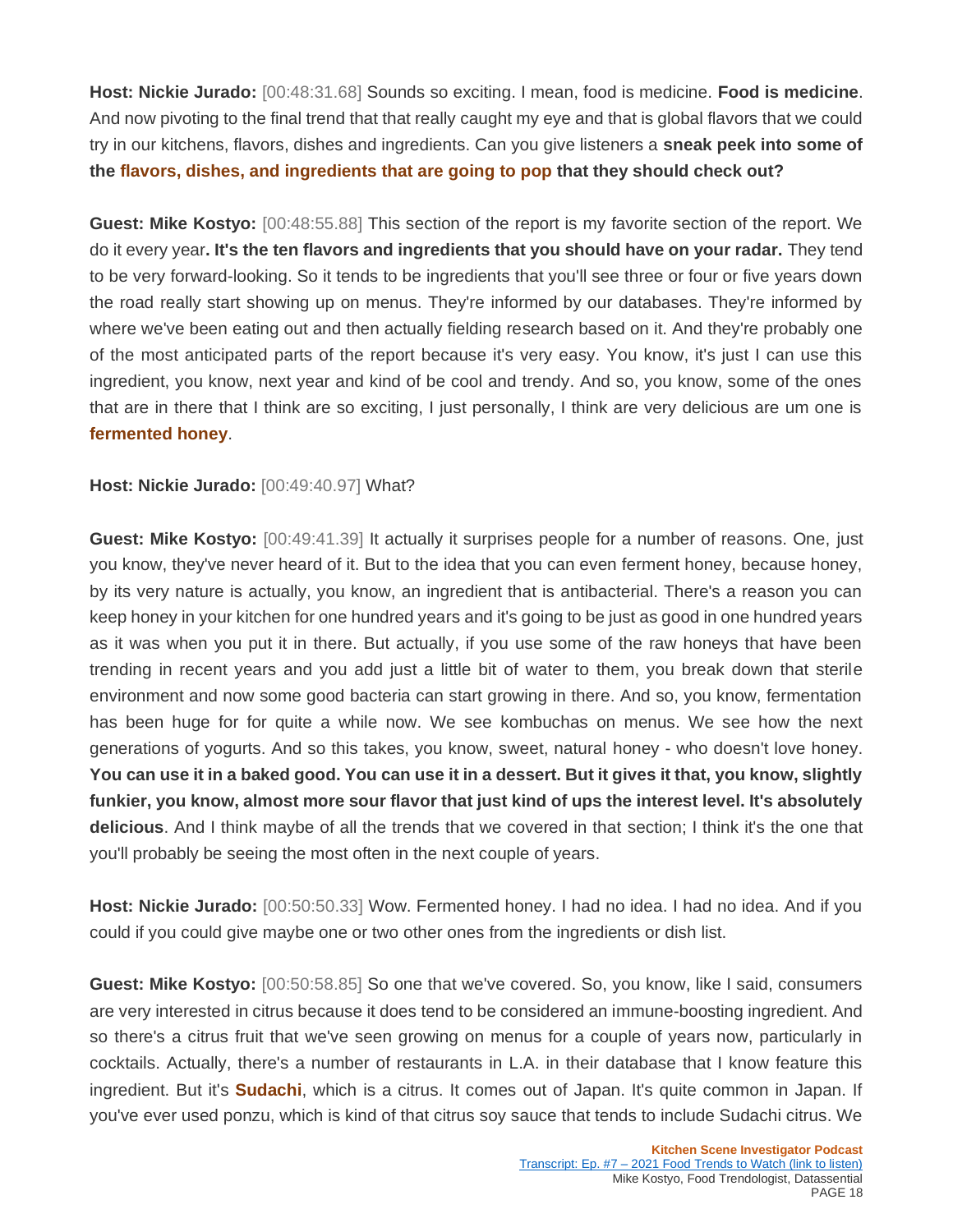see it quite often because **it's used as a kind of Next-Generation version of yuzu.** So if you've seen yuzu a lot on menus, you know, that chef who kind of wants to take it to the next level and do something that people haven't seen, they might use Sudachi citrus. It's a little bit more floral. It kind of doesn't have some of those sharp notes that you may consider, you know, with limes or lemons that you see in the US. And again, it's just the applications for any citrus fruit that unless you can use them in cocktails, you can use them in desserts. We see it quite often if you're making a meat entree or a veggie entree. If you're going to do that final squeeze of citrus at the end to really brighten up the dish, Sudachi citrus kind of takes it to the next level.

**Host: Nickie Jurado:** [00:52:17.03] I love it.

**Guest: Mike Kostyo:** [00:52:17.81] Another one in there, **honeysuckle.** We're seeing honeysuckle growing on menus quite a bit and we're actually seeing it growing in retail products a bit more, kind of early-stage retail products. We've seen floral flavors really growing for a number of years. Rose, you know, not you know, Rosé has been growing, but then the actual flower rose and the flavor that you can get from roses has been growing for quite a bit. Now, the interest in Mediterranean and Middle Eastern cuisine has really driven an interest in rose flavored things. Lavender continues to grow on menus, and so this is kind of, again, that next generation of it. It's another forged ingredient. Some people have been foraging for it for years. You'll see foragers make honeysuckle syrups quite often. Oh, yeah. And but now we see it used again across the menu. Cocktails are another big category for this. There are a couple of bottled liquors that use honeysuckle in it, but you'll probably start seeing this really grow as a flavor more in the next couple of years.

**Host: Nickie Jurado:** [00:53:20.73] You've given our audience so many interesting tidbits and things to think about in incorporating these trends in their kitchens. But, honestly Mike, **to try new flavors and to try new ingredients. It's not cheap.** It really is not cheap. What would be your **advice on assimilating or incorporating some of these ideas and ingredients and trends into the everyday kitchen**? Like what would be your advice?

**Guest: Mike Kostyo:** [00:53:48.21] That's a great point. We often run into that with consumers that it is not cheap. And particularly now. If you're at home and you're making food for your entire family, you often can't take that risk that, you know, at the end of the day, your whole family is not going to like the dish that you put on the table. And so people do tend to be risk-averse in that way. You know, they don't necessarily want to commit the money to trying a new trend. But what we often say is whether you're in the industry or not in the industry, to **use what we call safe experimentation as kind of your starting point.** And so that's the idea of taking something that you already know and love. So it's things, you know, we've talked about today, burgers, pizzas, pastas, things like that. You already know that. You know, that's a dish that you tend to enjoy. You've maybe made it a few times. So you understand, you know, the foundation of how to put that together. And then, you know, think about the ingredients in that dish and what you could possibly swap out for something a little newer or, you know, maybe something that you're not quite as used to. A pizza, you can pretty much put anything on a pizza at this point. So,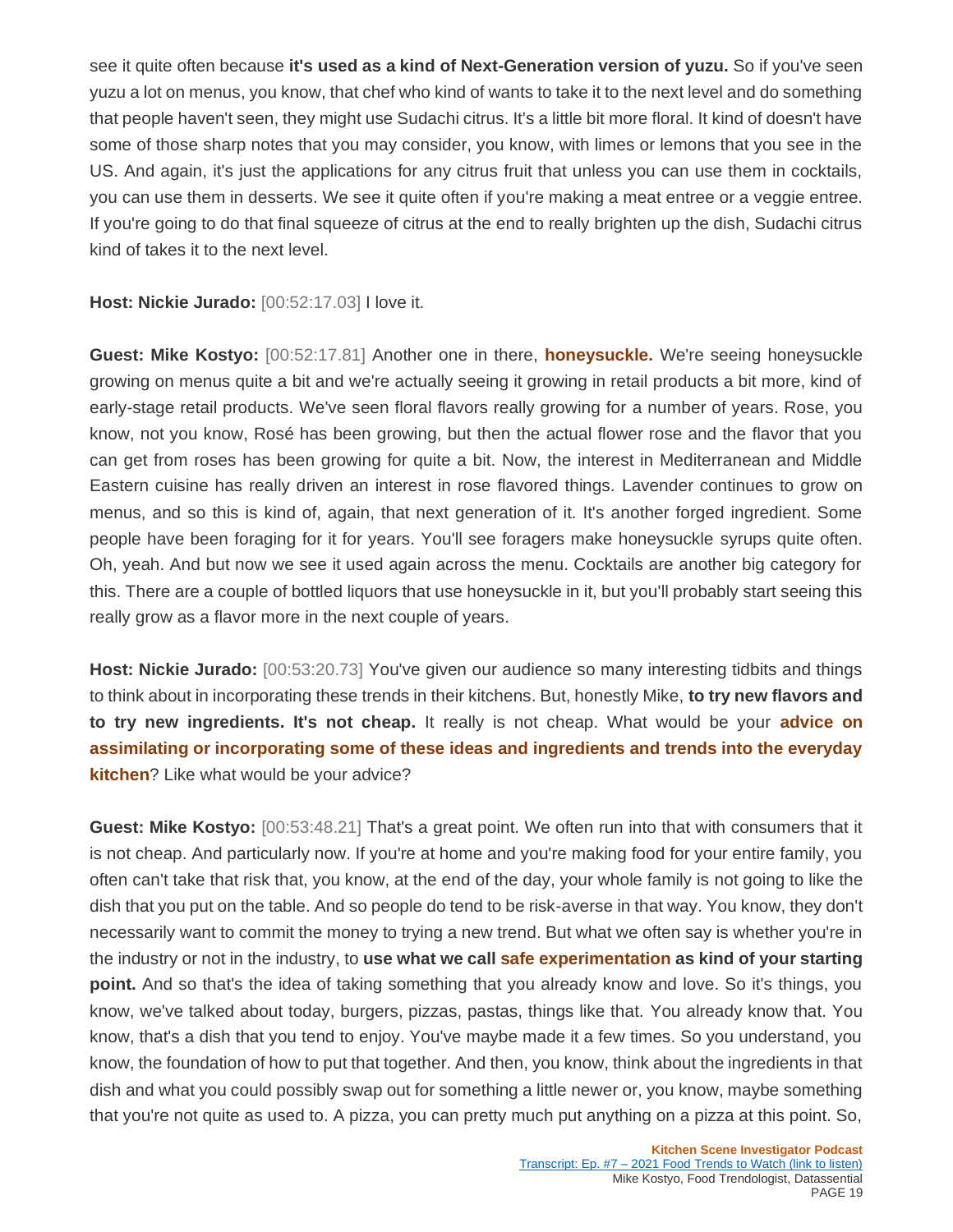you know, if there's a new flavor that you've been meaning to try, you know, maybe make that pizza and just, you know, try a little bit of it on that pizza. Worse comes to worse. You know, you put it on one slice of the pizza and you don't like it while you have the rest of the pizza and you'll be OK.

**Guest: Mike Kostyo:** [00:55:08.52] And the reason we say this is **because this is almost the holy grail for somebody working in the industry to create a dish**. We when we concept test dishes, we'll, ask a whole battery of questions. But, kind of the two that are most important to a chef creating a product in the industry are one **purchase intent**. So does somebody actually want to purchase this dish that I've created and then two is **uniqueness**. You know, it's actually fairly easy to get high scores on purchase intent. You could put a piece of pizza on the menu and everybody wants to eat it. That's a very easy way to get it. But it's not unique. Nobody has the come to you to get that particular dish. They can get it anywhere. And so you also want to be fairly unique. So they have to come to you. But it's also really easy to get very unique score. So, you know, you could put olives in ice cream and everybody is going to say, yes, that's very unique. But then in the opposite way, you'll see those purchased intent scores go down. Nobody wants to eat olive of ice cream. And **so if you can create a dish that combines the two and, you know, sounds delicious, but also is a little bit different, that's kind of a slam dunk** in the industry and probably will be, in some respects, a slam dunk in your own kitchen as well.

**Host: Nickie Jurado:** [00:56:19.53] I love the I love the idea of **template cooking**. You know, like **using the templates that you already know in your kitchen and then swapping stuff out** that is really functional for my listeners at home. Like, that's that's a concept we can really, you know, wrap our heads around and go, OK, I can handle that. I can I can take my my grain bowl and then augment it with the ingredients from the regional cuisine from the south. And that's manageable because, you know, how do you know how to make your rice and you know that you're building flavor from the bottom up. And at the same time with soups, if you know how to make a really good broth, then taking it in a more Asian way, you know that you need soy, sesame, ginger, garlic, but you know you know how to build the soup. So thank you for sharing that, because sometimes you get these great guests and they have all these great ideas. And my listeners at home are like, what? No, no, I'm not making that. That sounds terrible. That sounds absolutely terrible.

**Host: Nickie Jurado:** [00:57:29.07] Here, here's one thing I really want to try next year, and that is the incorporation of sausages into bread products. So, OK, I know this is I know this is not on your on your on your list, but it does go back to what you were talking about in template cooking. So, **Nduja** is gaining ground here in Los Angeles, right there is a small restaurant called Rustic Canyon and oh my God, the iterations that they say they do with with that sausage is, oh, it's so enticing. So I do want to try my template cooking using that sausage next year.

**Guest: Mike Kostyo:** [00:58:11.64] Oh, absolutely. I think a really good, I always thought, you know, everybody can constantly ask, but what's something I can really start with? Um one I always say is start with **black garlic**. You can actually get it at Costco now. You know, everybody loves garlic and you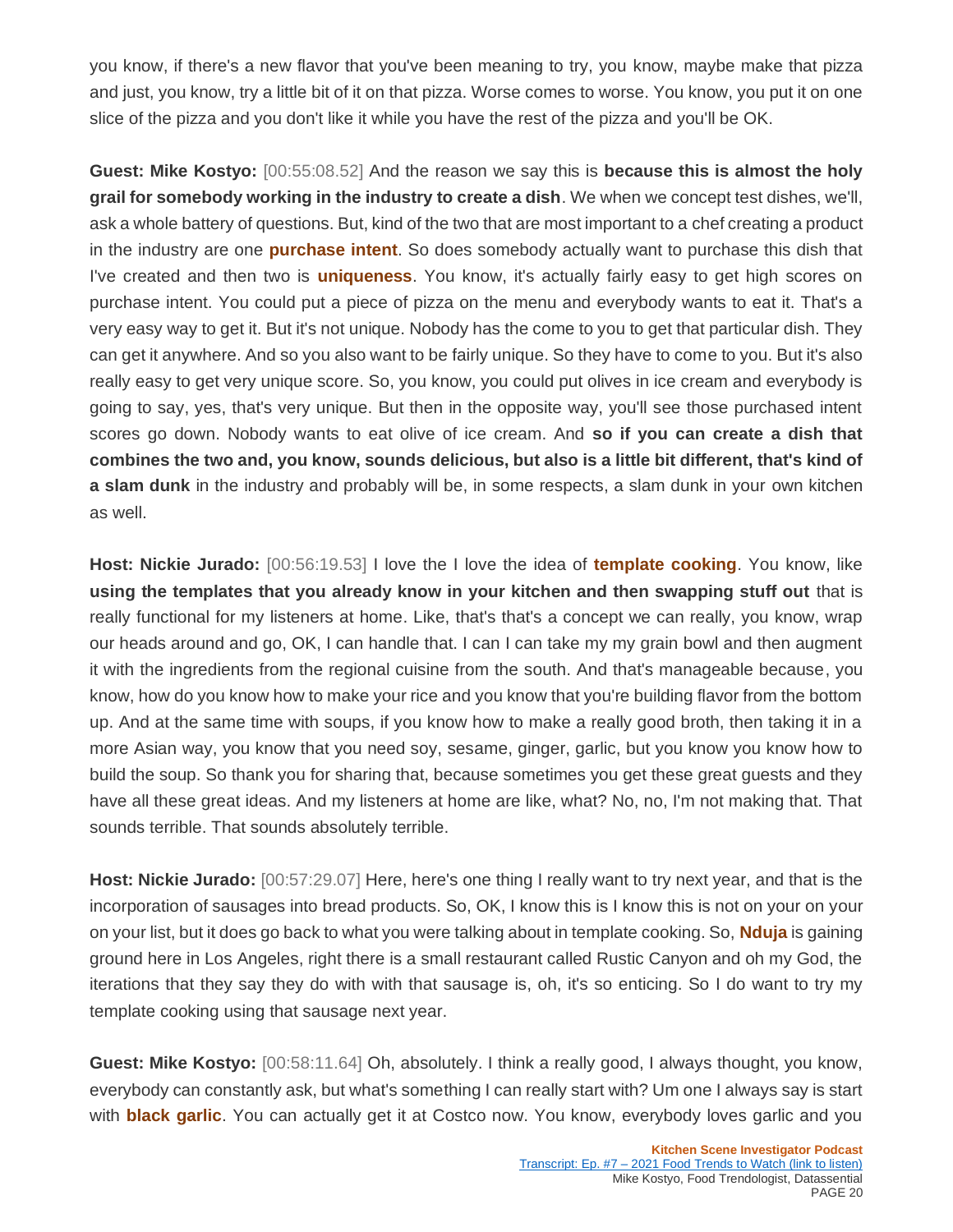know, people I put ten times the amount of garlic that's called for in a recipe because I love garlic so much. **It's the same flavor profile as garlic, but really deep and rich and roasted and toasty**. And so anywhere you use garlic, just swap in black garlic and it'll become this next level umami-rich dish that you can't believe came out of your own kitchen. I always say that's such a great starting point. This black garlic.

**Host: Nickie Jurado:** [00:58:52.35] I love that. I love that. Well, I don't want to hog up your entire day. And I'm so grateful that you've spent so much time with me and my audience so much that I want to pivot to the three questions I ask every guest, because you're not only an expert in your field, but you're also, you know, you have your universe of interest and things that you like. So the three things I like to end the show with are what are you drinking? It doesn't have to be alcoholic. And, it's covid. So if it is, it's all right. No one cares. What's making you happy in the culinary trend world. And what is your favorite gift to give a friend or colleague**? So let's start with what are you drinking?**

**Guest: Mike Kostyo:** [00:59:37.14] I love these questions. What am I drinking? Mine is alcoholic. Maybe that is the one area that I've tried to up my game on the most while I've been at home over the past year, is learning how to craft better cocktails and use, you know, more interesting ingredients in cocktails. And so **my favorite thing right now is making mulled wine, simple syrup**. So actually just taking the spices that you would use in the mulled wine and infusing them into a simple syrup. And then you can take that simple syrup and swap it into any cocktail that calls for any type of simple syrup or honey or sugar or whatever it might be. So I made a simple syrup, **mulled wine, simple syrup negroni** the other day that you had, like the bitter flavors that you love in a negroni. It was really balanced and had that, you know, holiday flavor that you associate with this time of year. That's what I'm drinking right now.

**Host: Nickie Jurado:** [01:00:31.23] When you say mulled, you mean m-u-l-l-e-d a spiced wine. OK, well, I got to try that.

**Guest: Mike Kostyo:** [01:00:38.88] So good and easy. Anybody can do it.

**Host: Nickie Jurado:** [01:00:41.19] I love that idea. Now, moving on to the next question. **What is making you happy in the culinary trend world?**

**Guest: Mike Kostyo:** [01:00:49.35] I love this question. You know what's making me happy in the culinary trend world because it has been such a tough year. And I think, you know, people, you know, maybe feel like there's not a lot that we can be thankful for. But if anything, I think, you know, the past year has really shown us the things that really matter to us and that what we can be thankful for. I think the nicest thing that came out of a lot of the research that we did in the past year was **how much the food industry means to people out there.** You know, we had to ask a question, you know, what are you excited for when things open back up again? And we thought, you know, that a lot of people would answer, oh, you know, I can't wait to, you know, drink again. I can't wait to have a birthday party again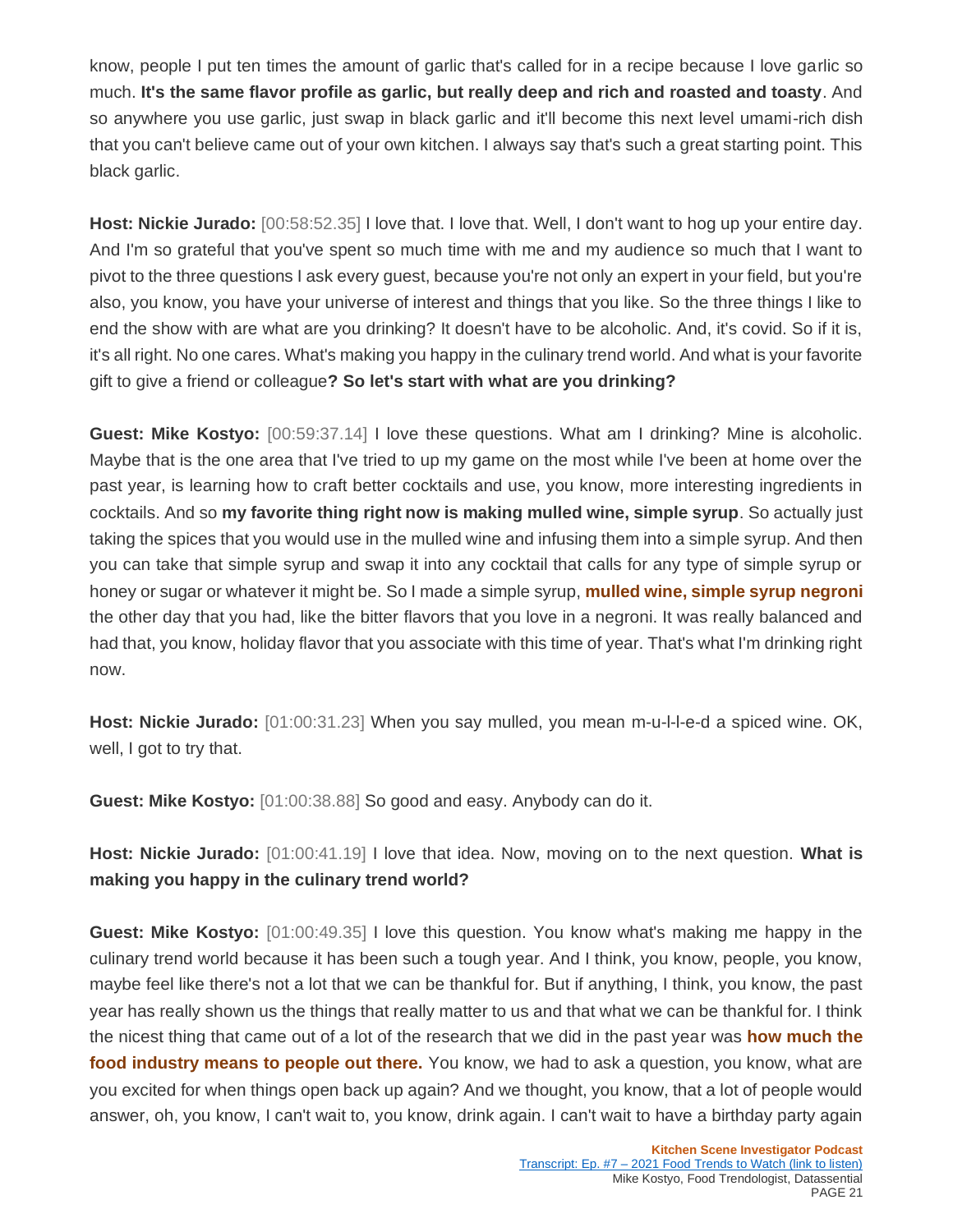with my family. And we thought, you know, those would kind of be the top answers that people would say, and that is important to them. But actually, **the number one factor for a lot of people was that they couldn't wait to get out and support their local restaurant and food community.** Again, that's why they really wanted to get back there. And so I think, you know, and just being in the industry, you know, the way that so many people have come together to help each other, it is very cutthroat industry. Margins are very small. But I think in the past year, we've seen so many people kind of forget about all that and just trying to help each other survive. I think has been a really nice thing that has come out of the past year.

**Host: Nickie Jurado:** [01:02:08.34] That's nice to hear. I always say that dining out isn't just dining out, that there is so much magic that happens around a table. Life happens around a table, and it's it's where you share ideas. It's where you share your life experiences. And restaurants and eateries are a magical place and they're getting they're getting decimated. And I really wish that, our, I'm angry at the lack of support of of small businesses. I'm angry at the unnecessary level of devastation in the restaurant business. So I share your sentiment that it makes me happy that people want to support small businesses and restaurants really does. And finally, Mike, **what is your favorite gift to give a friend or colleague?**

**Guest: Mike Kostyo:** [01:02:59.11] Ah, great question. My favorite gift to give a friend or colleague is **a set of good knives, at the very least, a good chef's knife.** I think so years ago, I gave a set of knives to a couple of friends who are getting married and I was so excited about it. And then I found out after the fact that it's apparently bad luck to give knives for a wedding because they're sharp and it could cut the marriage in half and lead to divorce.

**Guest: Mike Kostyo:** [01:03:29.37] And so I was like, well, maybe I should stop giving knives. Maybe this is bad luck. Well, I honestly, I still give them. I think, having a good knife in the kitchen, a good sharp knife in the kitchen. I mean, that's what should be in your hand all the time. You know, if you really get comfortable with it, the things that you can create with it, you'll have it for the rest of your life. When you talk to a chef, that's the most important thing in their arsenal. I just say a really good knife in the kitchen is absolutely essential.

**Host: Nickie Jurado:** [01:04:00.94] Well, I don't have enough knives.

**Guest: Mike Kostyo:** [01:04:05.44] And I really, you know, a design piece these days do this really well with the knife culture that you see so really beautifully designed knives out there to give as gifts.

**Host: Nickie Jurado:** [01:04:17.80] **One of the first shows that I did was a deep dive into Japanese knives [\(click to listen to Japanese Knives 101 show\)](https://mcdn.podbean.com/mf/web/w78xvz/EP_2_FINAL_JON_-JAPANESE_KNIVES_MP3.mp3)** And wow, I was blown away by the variety and quality of knives. Well, Mike, I am so grateful that you've spent so much time with us today. And I think that the audience has a lot of great tidbits to explore within their own kitchens. So from the bottom of